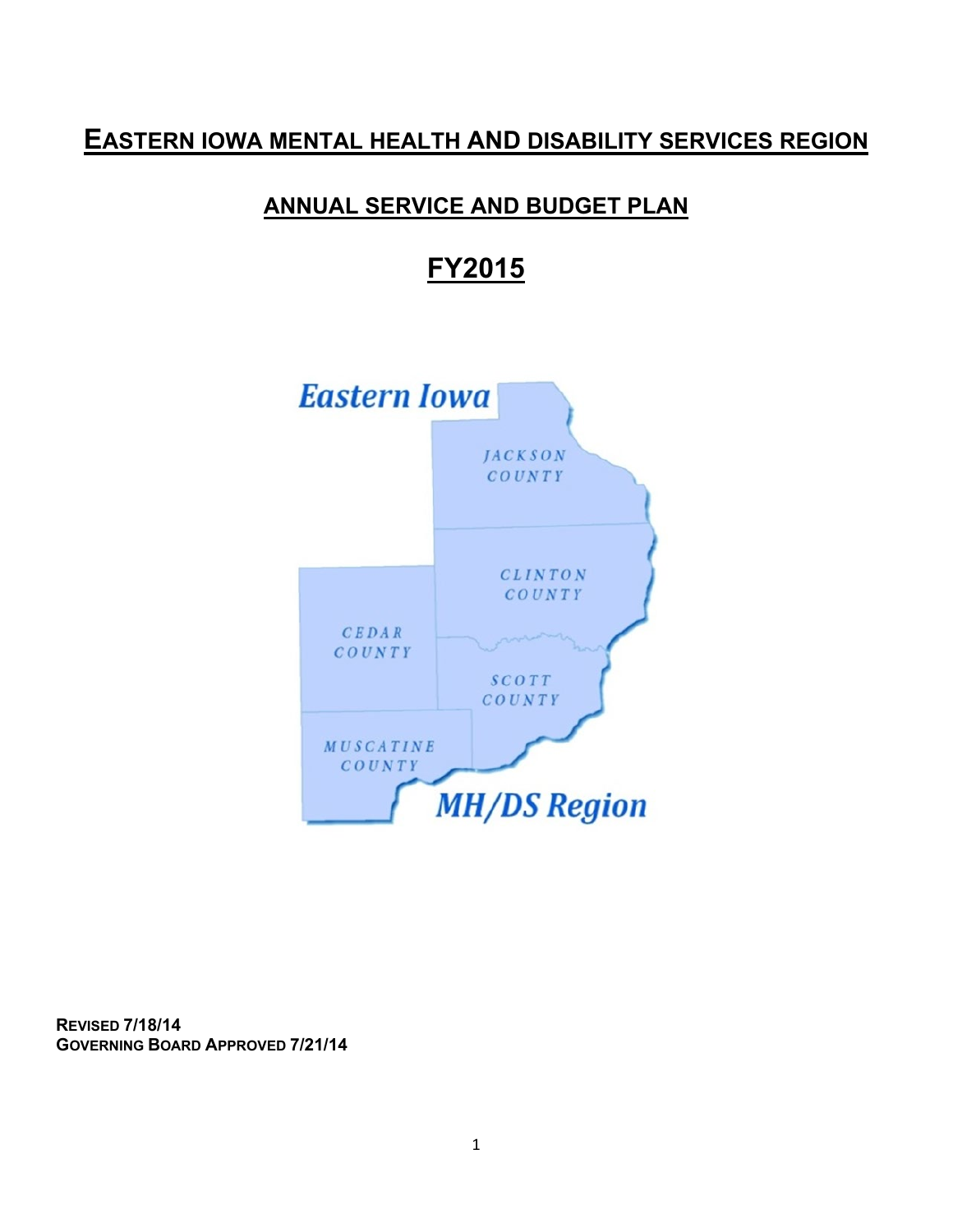#### **Table of Contents**

## **ANNUAL SERVICE AND BUDGET PLAN FOR FY15**

|  | 1. Federal Poverty Guidelines |  |  |  |
|--|-------------------------------|--|--|--|
|  | 2. Sliding Fee Scale          |  |  |  |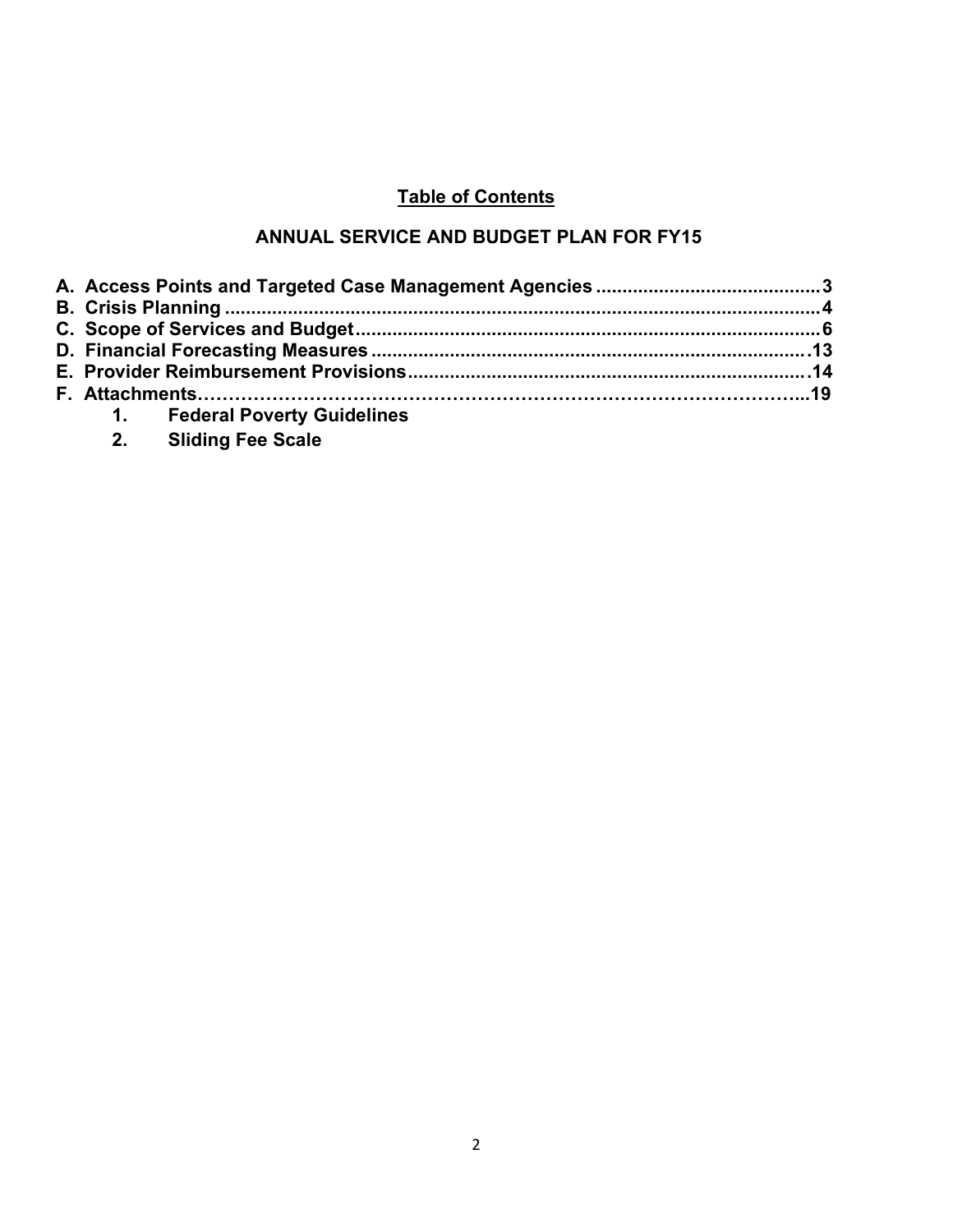### **II. ANNUAL SERVICE AND BUDGET PLAN FOR FY15**

The Eastern Iowa MH/DS Region, hereafter referred to as the Region, exists to support an array of services designed to promote community integration for individuals with mental illness, intellectual disabilities, developmental disabilities and/or brain injury. This plan covers the period from July 1, 2014 through June 30, 2015.

#### <span id="page-2-0"></span>**A. Access Points and Targeted Case Management Agencies**

An access point is an agency within the Region's service system trained to complete the MH/DS regional applications for individuals with mental illness, intellectual disability, developmental disabilities and/or brain injury. The Region has designated the following access points, including targeted case management agencies. Targeted Case Management agencies are identified by (\*\*).

| <b>Access Point</b>                   | <b>Access Point</b>                                  |
|---------------------------------------|------------------------------------------------------|
|                                       |                                                      |
|                                       |                                                      |
|                                       |                                                      |
| <b>Vera French Community Mental</b>   | <b>Muscatine County Community</b><br><b>Services</b> |
| <b>Health Center- VFCMHC</b>          | 315 Iowa Ave.                                        |
| 1441 W. Central Park Ave.             | Muscatine, IA 52761                                  |
| Davenport, IA 52804                   | Tele: (563) 263-7512                                 |
| Tele: (563) 383-1900                  |                                                      |
| ** Cedar County Case Management       | <b>Cornerstone Wellness Center</b>                   |
| 400 Cedar St.                         | 1523 S. Bluff Blvd.                                  |
| Tipton, IA 52772                      | Clinton, IA 52732                                    |
| Tele: (563) 886-1726                  | Tele: (563) 243-6054                                 |
|                                       |                                                      |
| <b>Genesis Medical Center</b>         | <b>Mercy Medical</b>                                 |
| 1401 W. Central Park Ave.             | 1410 N. 4 <sup>th</sup> St.                          |
| Davenport, IA 52804                   | Clinton, IA 52732                                    |
| Tele: (563) 421-1000                  | Tele: (563) 244-5678                                 |
|                                       |                                                      |
| <b>Hillcrest Mental Health Center</b> | Jackson County Mental Health Department              |
| 117 S. Olive Street                   | 201 W. Platt Street                                  |
| Maquoketa, IA 52060                   | Maquoketa, IA 52060                                  |
| Tele: (563) 652-4958                  | Tele: (563) 652-4246                                 |
|                                       |                                                      |
| ** Jackson County Case                | <b>Clinton County Community Supports</b>             |
| Management                            | Department                                           |
| 201 W. Platt Street                   | PO Box 2957                                          |
| Maquoketa, IA 52060                   | Clinton, IA 52732                                    |
| Tele: (563) 652-4246                  | Tele: (563) 244-0563                                 |
|                                       |                                                      |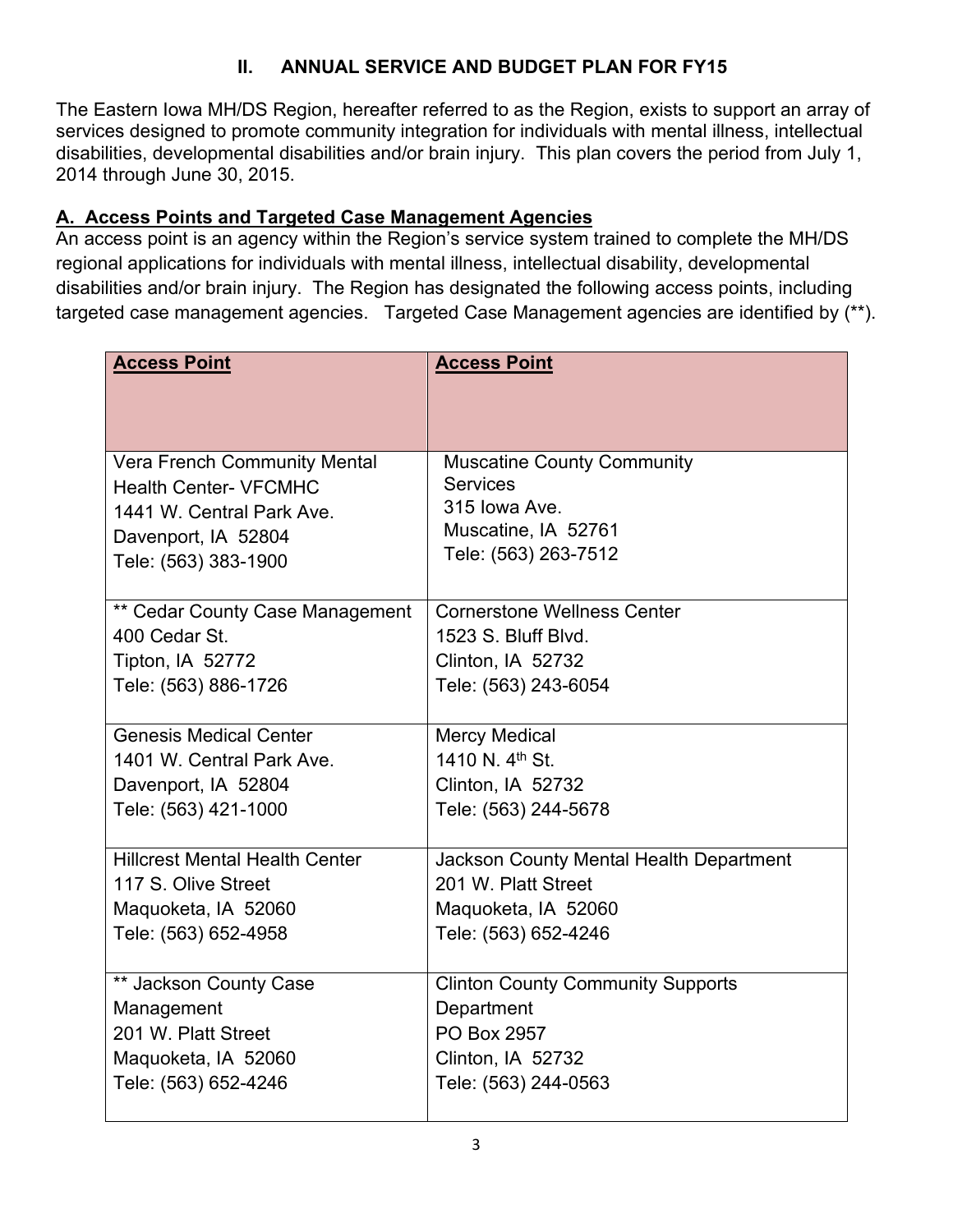| <b>Access Point</b>                                                                                         | <b>Access Point</b>                                                                                                 |
|-------------------------------------------------------------------------------------------------------------|---------------------------------------------------------------------------------------------------------------------|
|                                                                                                             |                                                                                                                     |
| <b>Scott County Community Services</b><br>600 W. 4th St.<br>Davenport, IA 52801<br>Tele: (563) 326-8723     | <b>Cedar County Community Services</b><br>400 Cedar St.<br>Tipton, IA. 52772<br>Tele: (563) 886-1726                |
| <b>CMHC for Mid-Eastern Iowa</b><br>505 E. College St.<br>Iowa City, IA 52240<br>Tele: (319) 338-3813       | <b>Bridgeview Community Mental Health Center</b><br>638 S. Bluff Blvd.<br>Clinton, IA 52732<br>Tele: (563) 243-5633 |
| ** Clinton County Case Management<br>PO Box 2957<br>Clinton, IA 52732<br>Tele: (563) 244-0562               | ** Muscatine County Case<br>Management<br>315 Iowa Ave.<br>Muscatine, IA 52761<br>Tele: (563) 263-7512              |
| <b>** DHS Targeted Case Management</b><br>3817 W. Locust St.<br>Davenport, IA 52804<br>Tele: (563) 388-1098 |                                                                                                                     |

### <span id="page-3-0"></span>**B. Crisis Planning**

Crisis preventions, responses and resolutions are a continuum of strategies and services. The goals of the Crisis Planning are to engage and to assist individuals at an earlier stage of crisis to avoid the need for more intensive services. Crisis Planning provides the individual stabilization, assessment, and assistance to transition back to the community as a productive member.

There are several services the Region is planning such as: Short Term Crisis Residential and Stabilization Units and 23 Hour Crisis Stabilization/Observation Beds. The outcomes of these services are to avoid more intense and costly services such as emergency rooms, inpatient hospitalization and intervention by law enforcement agencies.

A hospital in the Region has recently added 23 Hour Crisis Stabilization/Observation Beds to provide assessment and referrals specifically targeted to individuals as a diversion from inpatient hospitalization and jail.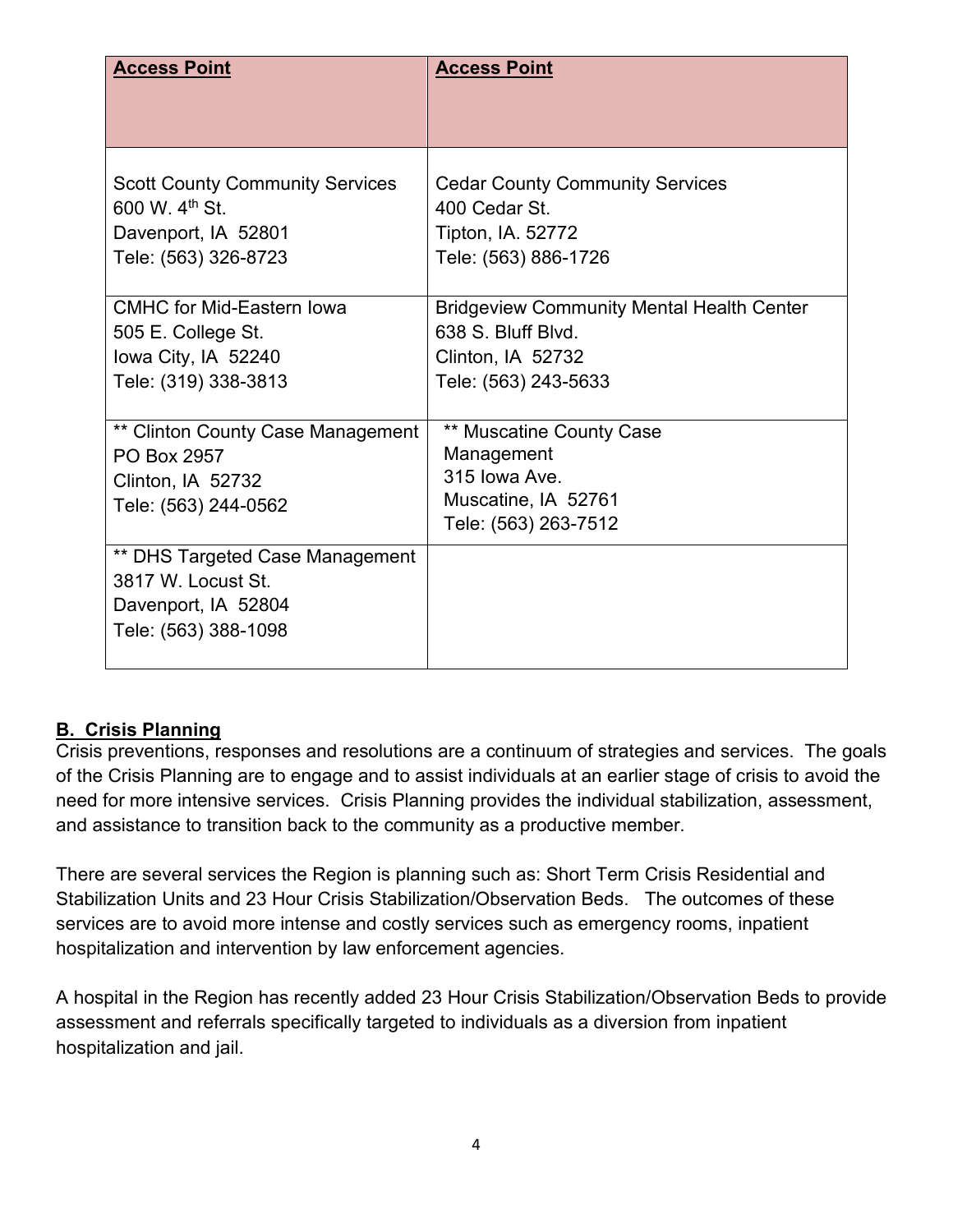The chart below is a list of current crisis services and providers.

| <b>Service</b>                  | <b>Crisis Function</b>                                                                  | <b>Provider</b>                                                                  | <b>Contact Information</b>                                                    |
|---------------------------------|-----------------------------------------------------------------------------------------|----------------------------------------------------------------------------------|-------------------------------------------------------------------------------|
| STEP-IN                         | Crisis intervention for<br>youth                                                        | Lutheran Services in<br>lowa                                                     | 315 5 <sup>th</sup> Avenue South<br>Clinton, IA 52732<br>Tele: (563) 243-8200 |
| Crisis stabilization            | Assessment,<br>stabilization and<br>referral<br><b>Emergency Room</b>                   | <b>Jackson County</b><br><b>Regional Health Center</b>                           | 700 W. Grove Street<br>Maquoketa, IA 52060<br>Tele: (563) 652-2474            |
| 23 hour crisis<br>stabilization | 23 hour crisis<br>assessment,<br>stabilization and<br>referral<br><b>Emergency Room</b> | <b>Genesis Medical</b><br>Center                                                 | 1401 W. Central Park<br>Ave.<br>Davenport, IA 52804<br>Tele: (563) 421-1000   |
| <b>Crisis Stabilization</b>     | Assessment,<br>stabilization and<br>referral<br>Counseling                              | Vera French<br><b>Community Mental</b><br><b>Health Center-</b><br><b>VFCMHC</b> | 1441 W. Central Park<br>Ave.<br>Davenport, IA 52804<br>Tele: (563) 383-1900   |
| <b>Crisis Stabilization</b>     | <b>Emergency Room</b><br>Referral                                                       | <b>Mercy Medical Center</b>                                                      | 1410 N. 4th St.<br>Clinton, IA 52732<br>Tele: (563) 244-5555                  |
| <b>Crisis Stabilization</b>     | Assessment,<br>stabilization and<br>referral<br>Counseling                              | <b>Bridgeview CMHC</b>                                                           | 638 S. Bluff Blvd.<br>Clinton, IA 52732<br>Tele: (563) 243-5633               |
| <b>Crisis Stabilization</b>     | Assessment,<br>stabilization and<br>referral<br>Counseling                              | <b>Hillcrest Mental Health</b><br>Center                                         | 117 S. Olive St.<br>Maquoketa, IA 52060<br>Tele: (563) 652-4958               |
| <b>Crisis Stabilization</b>     | Assessment,<br>stabilization and<br>referral<br>Counseling                              | <b>CMHC of Mid-Eastern</b><br>Iowa                                               | 505 E. College St.<br>Iowa City, IA 52240<br>Tele: (319) 338-3813             |
| <b>Crisis Stabilization</b>     | <b>Emergency Room</b><br>Referral                                                       | <b>Unity Point Clinic</b>                                                        | 1518 Mulberry Ave.<br>Muscatine, IA 52761<br>Tele: (563) 264-9100             |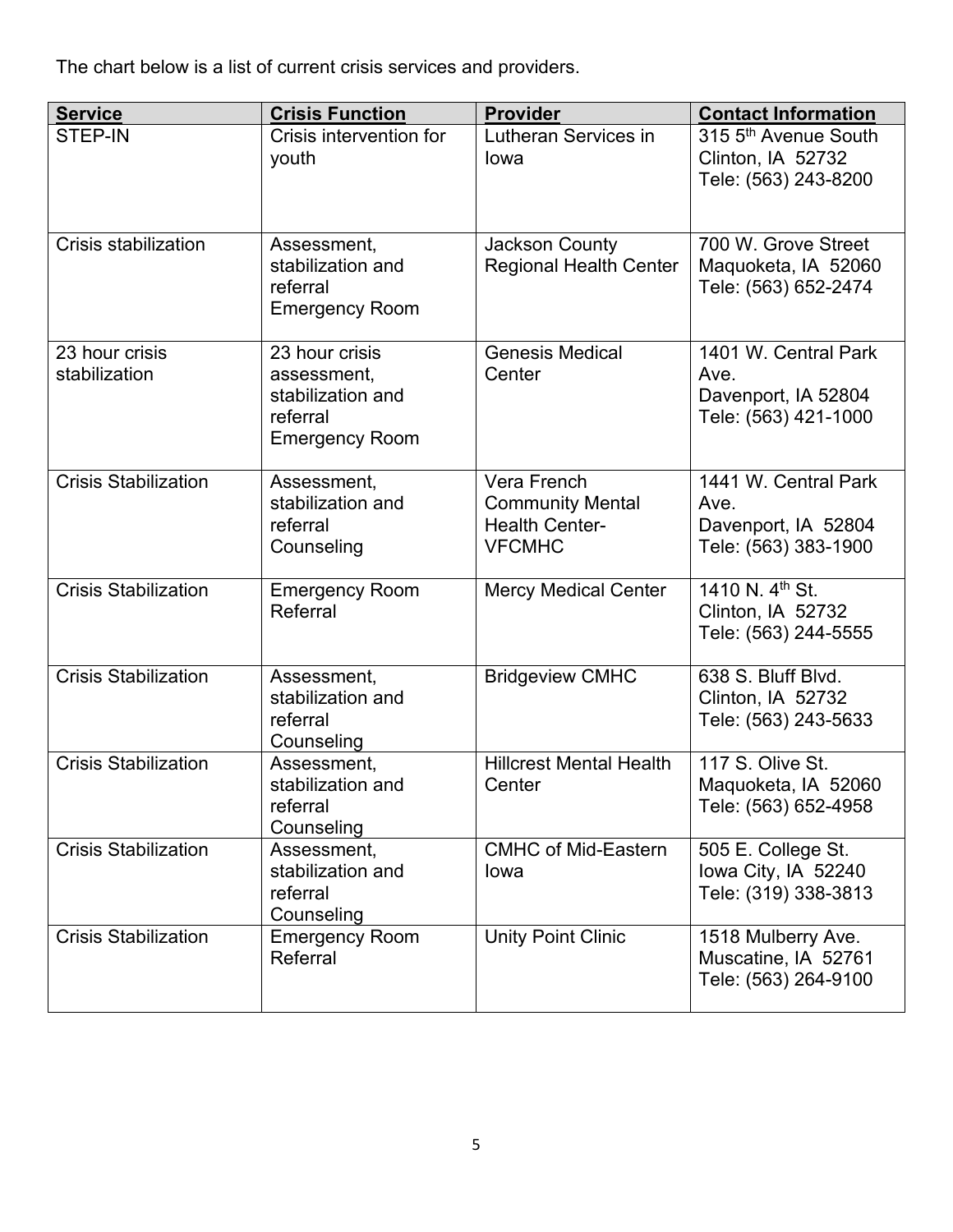#### <span id="page-5-0"></span>**C. Scope of Services and Budget**

The annual budget and planning process is utilized to implement core service improvements. The Region collaborates with stakeholders to assess the need and to advocate for adequate funding of services and supports in the initial core and additional core service domains.

An individual applying for funding must meet the general, financial, diagnostic and residency requirements in order to be eligible for assistance. Although the Region is the payer of last resort, the CEO/Management Team will ensure every eligible individual's funding needs are met regardless of funding sources. The Coordinators of Disability Services will evaluate the individual's needs to determine the type of services that may be appropriate. They will assist the individual to apply for all other available funding sources including medical assistance programs, grants, etc., and also identify any natural supports that may provide additional assistance.

The Region is responsible for services authorized in accordance with the Regional Management Plan and within the constraints of budgeted dollars. However, services funded by the Region are subject to change or termination with the development of the annual budget each fiscal year.

The five (5) counties developed individual county FY15 budgets. Those budgets were combined into a Regional budget and in March of 2014, the Governing Board of Directors reviewed and adopted the regional budget. The CEO/Management Team and fiscal agent are responsible for managing and monitoring the budget adopted by the Governing Board. Additionally, the CEO/Management Team has reviewed the new access standards in IAC 441-25.3 and has agreed the budgeted amounts should meet the access standards. Providers have been notified of the new access standards and expectations.

Annually, the CEO/Management Team will review the Region's actual expenditures and services provided, stakeholder input and participation, quality assurance implementation findings, waiting list information, progress toward outcomes, and, if any, appeal types and resolutions to determine if gaps in services or barriers to services exist. By December  $1<sup>st</sup>$  of each year, the Annual Report will be submitted to the Iowa Department of Human Services.

| <b>Core Services:</b>      | <b>Description</b>                                                                                                                                                                                                                      | <b>Priority</b><br><b>Population</b><br>MI/ID | <b>FY15 Proposed</b><br><b>Budget Priority</b><br><b>Population</b> | <b>Access Standards</b>                                                                                                                                    |
|----------------------------|-----------------------------------------------------------------------------------------------------------------------------------------------------------------------------------------------------------------------------------------|-----------------------------------------------|---------------------------------------------------------------------|------------------------------------------------------------------------------------------------------------------------------------------------------------|
|                            |                                                                                                                                                                                                                                         |                                               |                                                                     |                                                                                                                                                            |
| Assessment &<br>Fvaluation | The clinical review by a mental health<br>professional of the current functioning of<br>the individual in regard to the situations,<br>needs, strengths, abilities, desires and<br>goals to determine the appropriate level<br>of care. | <b>Yes</b>                                    | \$74,104                                                            | Assessment completed within 90<br>days of notice of enrollment.<br>Individual who has received<br>inpatient treatment shall be<br>assessed within 4 weeks. |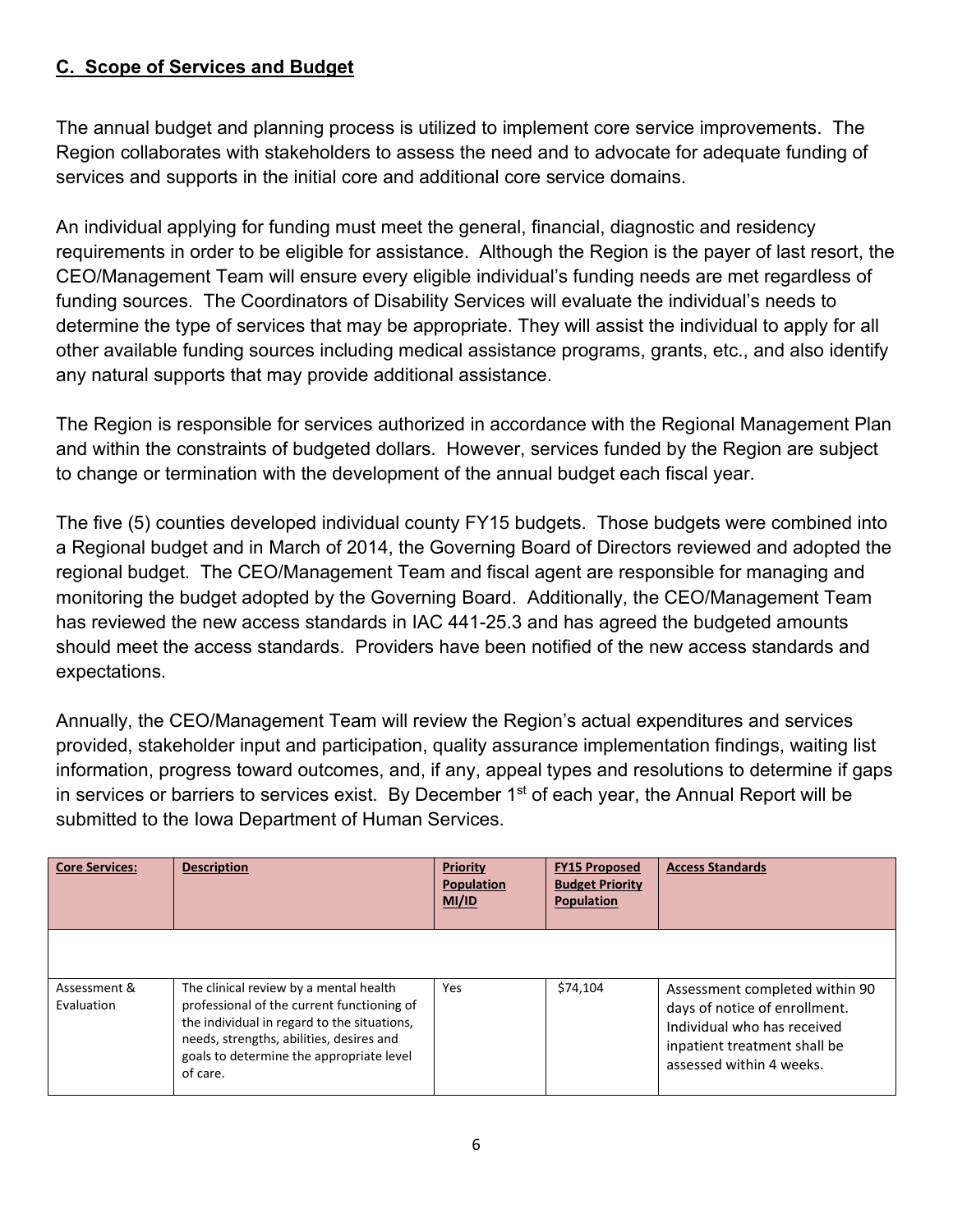| <b>Core Services:</b>                     | <b>Description</b>                                                                                                                                                                                                                                                                                                                                                                                                | <b>Priority</b><br><b>Population</b><br>MI/ID | <b>FY15 Proposed</b><br><b>Budget Priority</b><br><b>Population</b> | <b>Access Standards</b>                                                                                                                                                                                                           |
|-------------------------------------------|-------------------------------------------------------------------------------------------------------------------------------------------------------------------------------------------------------------------------------------------------------------------------------------------------------------------------------------------------------------------------------------------------------------------|-----------------------------------------------|---------------------------------------------------------------------|-----------------------------------------------------------------------------------------------------------------------------------------------------------------------------------------------------------------------------------|
|                                           |                                                                                                                                                                                                                                                                                                                                                                                                                   |                                               |                                                                     |                                                                                                                                                                                                                                   |
| MH Outpatient<br>Therapy                  | Services will consist of evaluation and<br>treatment provided on an ambulatory<br>basis for the target population including<br>psychiatric evaluation, medication<br>management and individual, family, and<br>group therapy.                                                                                                                                                                                     | Yes                                           | \$1,708,554                                                         | Emergency within 15 minutes of<br>phone contact. Urgent: within 1<br>hour of presentation or 24 hours<br>of phone contact. Routine: within<br>4 weeks of request for<br>appointment.                                              |
| Medication<br>Prescribing &<br>Management | Services provided to an individual by a<br>licensed professional as authorized by<br>lowa law include, but are not limited to,<br>monitoring effectiveness/compliance with<br>medication; coordination with care<br>providers; investigating negative or<br>unintended psychopharmacologic or<br>medical interactions; reviewing laboratory<br>reports; and activities pursuant to licensed<br>prescriber orders. | Yes                                           | \$166,000                                                           | Standardized Assessment support<br>the need for this service.                                                                                                                                                                     |
| <b>MH Inpatient</b><br>Treatment          | Acute inpatient mental health services are<br>24-hour settings that provide services to<br>individuals with acute psychiatric<br>conditions. The primary goal is to provide<br>a comprehensive evaluation, rapidly<br>stabilize symptoms, address health and<br>safety needs and develop a<br>comprehensive and appropriate discharge<br>plan.                                                                    | Yes                                           | \$1,036,188                                                         | Receive treatment within 24<br>hours. Available at any state or<br>private mental health unit in Iowa<br>at host region contractual rate. In<br>the absence of a contract,<br>reimbursement will be the current<br>Medicaid rate. |
| 24-hour Access to<br>Crisis Response      | Program designed to stabilize an acute<br>crisis episode, which is available 24 hours<br>a day, 365 days a year.                                                                                                                                                                                                                                                                                                  | Yes                                           | \$2,433,000                                                         |                                                                                                                                                                                                                                   |
| <b>Crisis Evaluation</b>                  | The process used to collect information<br>related to the individual's history and<br>needs, strengths, and abilities in order to<br>determine appropriate services or<br>referrals during an acute crisis episode.                                                                                                                                                                                               | Yes                                           | \$380,000                                                           | Within 24 hours                                                                                                                                                                                                                   |
| Personal<br>Emergency<br>Response System  | An electronic device connected to a 24-<br>hour staffed system which allows the<br>individual to access assistance in the event<br>of an emergency.                                                                                                                                                                                                                                                               | Yes                                           | \$10,000                                                            |                                                                                                                                                                                                                                   |
| <b>Core Services:</b>                     | <b>Description</b>                                                                                                                                                                                                                                                                                                                                                                                                | <b>Priority</b><br><b>Population</b>          | <b>FY15 Proposed</b><br><b>Budget Priority</b><br><b>Population</b> | <b>Access Standard</b>                                                                                                                                                                                                            |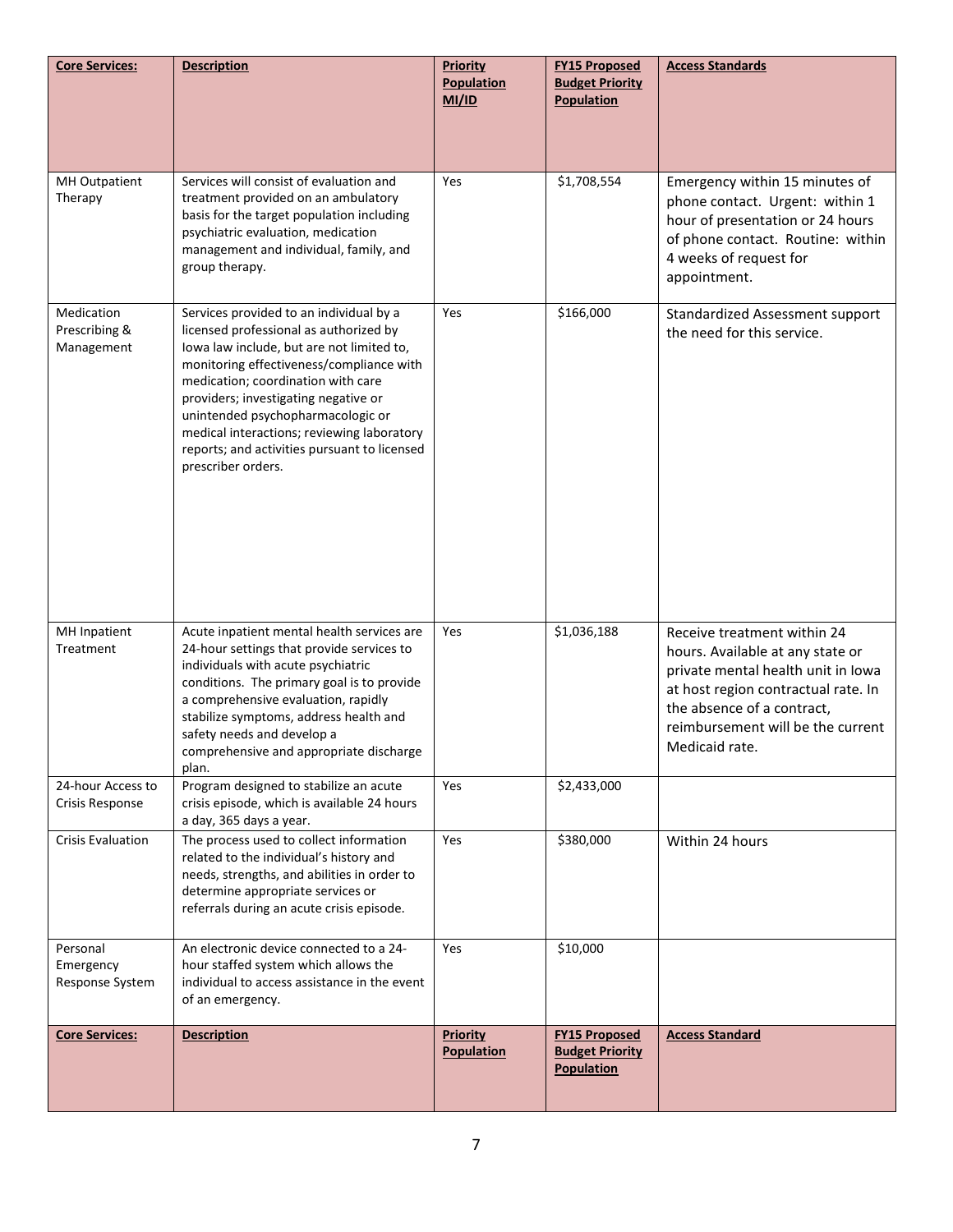| Home Health Aide                                   | Unskilled medical services which provide<br>direct personal care. This service may<br>include assistance with activities of daily<br>living, such as helping the individual<br>bathe, get in and out of bed, care for hair<br>and teeth, exercise, and take medications<br>as prescribed.                                                                                                                                                                                                                          | Yes | \$100,000 |                                                                                                                                              |
|----------------------------------------------------|--------------------------------------------------------------------------------------------------------------------------------------------------------------------------------------------------------------------------------------------------------------------------------------------------------------------------------------------------------------------------------------------------------------------------------------------------------------------------------------------------------------------|-----|-----------|----------------------------------------------------------------------------------------------------------------------------------------------|
| Home & Vehicle<br>Modification                     | A service that provides physical<br>modifications to the home or vehicle that<br>directly addresses the medical health or<br>remedial needs of the individual necessary<br>to provide for the health, welfare, and<br>safety of the member and to increase or<br>maintain independence.                                                                                                                                                                                                                            | Yes | \$30,480  | Lifetime limit equal to HCBS ID<br>waiver service. Provider payment<br>will be no lower than that<br>provided through the HCBS ID<br>waiver. |
| Respite                                            | A temporary period of relief and support<br>for individuals and their families provided<br>in a variety of settings. The intent is to<br>provide a safe environment with staff<br>assistance for individuals who lack an<br>adequate support system to address<br>current issues related to a disability.<br>Respite may be provided for a defined<br>period of time; respite is either planned or<br>provided in response to a crisis.                                                                            | Yes | \$15,000  |                                                                                                                                              |
| Supportive<br>Community Living-<br>Daily or Hourly | Services and supports provided in a non-<br>institutional setting to adult individuals<br>with mental illness and/or intellectual<br>disabilities to meet the persons' daily<br>living needs to enhance an individual's<br>ability to regain or attain higher levels of<br>independence or to maximize current<br>levels of functioning.                                                                                                                                                                           | Yes | \$425,050 |                                                                                                                                              |
| Day Habilitation                                   | Services to assist/support an individual in<br>developing/maintaining life skills and<br>community integration. Services will<br>enable or enhance the individual's<br>functioning, physical and emotional health<br>and development, language and<br>communication development, cognitive<br>functioning, socialization and community<br>integration, functional skill development,<br>behavior management, responsibility and<br>self-direction, daily living activities, self-<br>advocacy skills, or mobility. | Yes | \$79,240  |                                                                                                                                              |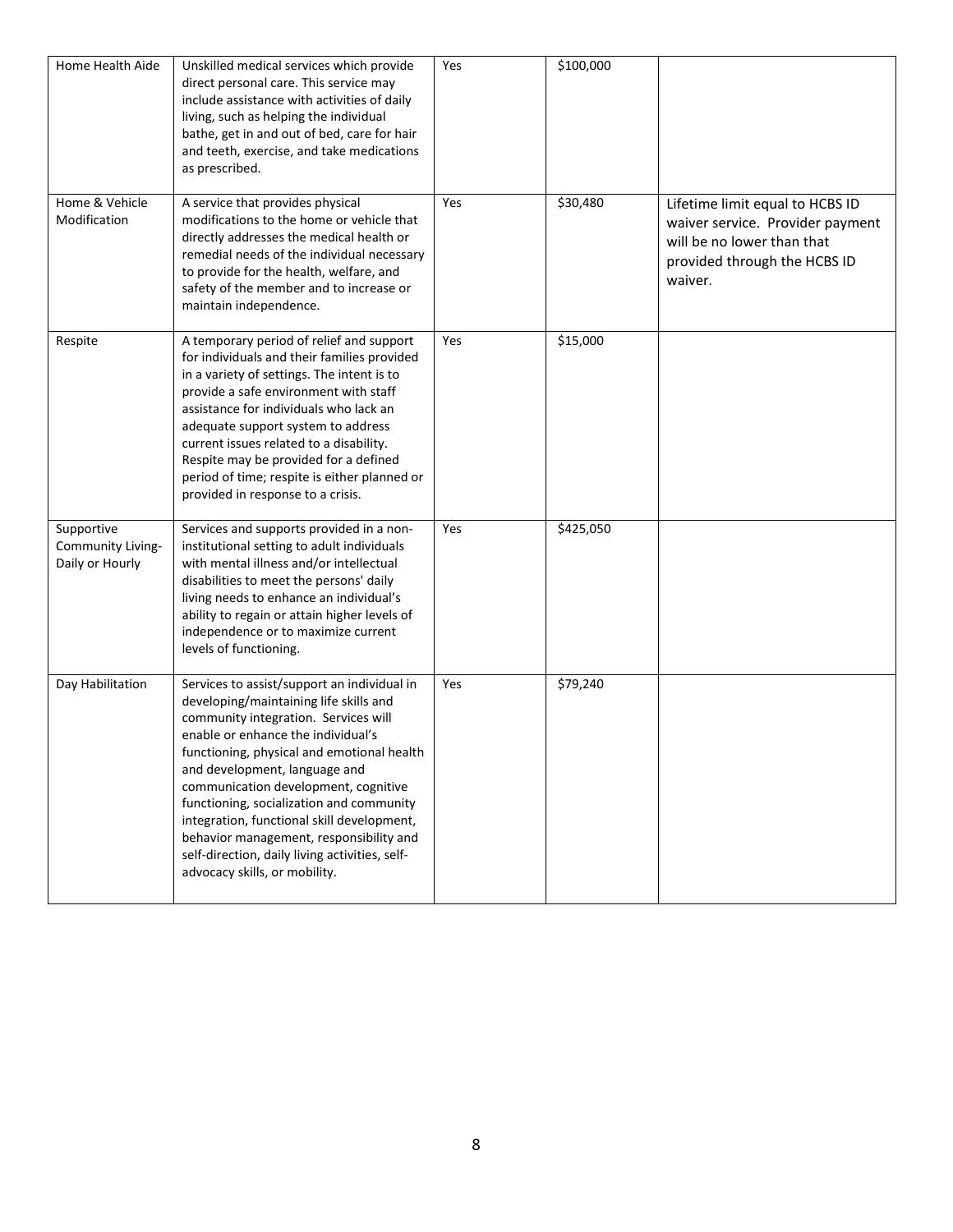| <b>Core Services:</b>            | <b>Description</b>                                                                                                                                                                                                                                                                                                                                                                                                                                                                                                                                                                                                                                                                                                                                                                  | <b>Priority</b><br><b>Population</b> | <b>FY15 Proposed</b><br><b>Budget Priority</b><br><b>Population</b> | <b>Access Standard</b>                                           |
|----------------------------------|-------------------------------------------------------------------------------------------------------------------------------------------------------------------------------------------------------------------------------------------------------------------------------------------------------------------------------------------------------------------------------------------------------------------------------------------------------------------------------------------------------------------------------------------------------------------------------------------------------------------------------------------------------------------------------------------------------------------------------------------------------------------------------------|--------------------------------------|---------------------------------------------------------------------|------------------------------------------------------------------|
|                                  |                                                                                                                                                                                                                                                                                                                                                                                                                                                                                                                                                                                                                                                                                                                                                                                     |                                      |                                                                     |                                                                  |
| Job Development                  | Services that assist individuals in preparing<br>for, securing and maintaining gainful,<br>competitive employment. Employment<br>will be integrated into normalized work<br>settings, will provide pay of at least<br>minimum wage, and will be based on the<br>individual's skills, preferences, abilities,<br>and talents. Services assist individuals<br>seeking employment to develop or re-<br>establish skills, attitudes, personal<br>characteristics, interpersonal skills, work<br>behaviors, and functional capacities to<br>achieve positive employment outcomes.                                                                                                                                                                                                        | Yes                                  | \$286,000                                                           | Referral shall be within 60 days<br>of request for such service. |
| Supported<br>Employment          | An approach to helping individuals<br>participate as much as possible in<br>competitive work in integrated work<br>settings that are consistent with the<br>strengths, resources, priorities, concerns,<br>abilities, capabilities, interests, and<br>informed choice of the individuals.<br>Services are targeted for individuals with<br>significant disabilities for whom<br>competitive employment has not<br>traditionally occurred; or for whom<br>competitive employment has been<br>interrupted or intermittent as a result of a<br>significant disability including either<br>individual or group supported<br>employment, or both, consistent with<br>evidence-based practice standards<br>published by the Substance Abuse and<br>Mental Health Services Administration. | Yes                                  | \$140,654                                                           |                                                                  |
| Prevocational<br><b>Services</b> | Services that focus on developing<br>generalized skills to prepare an individual<br>for employment. Prevocational training<br>topics include but are not limited to<br>attendance, safety skills, following<br>directions, and staying on task.                                                                                                                                                                                                                                                                                                                                                                                                                                                                                                                                     | Yes                                  | \$140,322                                                           |                                                                  |
| <b>Family Support</b>            | Services provided by a family support peer<br>specialist that assists the family of an<br>individual to live successfully in the family<br>or community including, but not limited<br>to, education and information, individual<br>advocacy, family support groups, and crisis<br>response.                                                                                                                                                                                                                                                                                                                                                                                                                                                                                         | Yes                                  | \$360,000                                                           |                                                                  |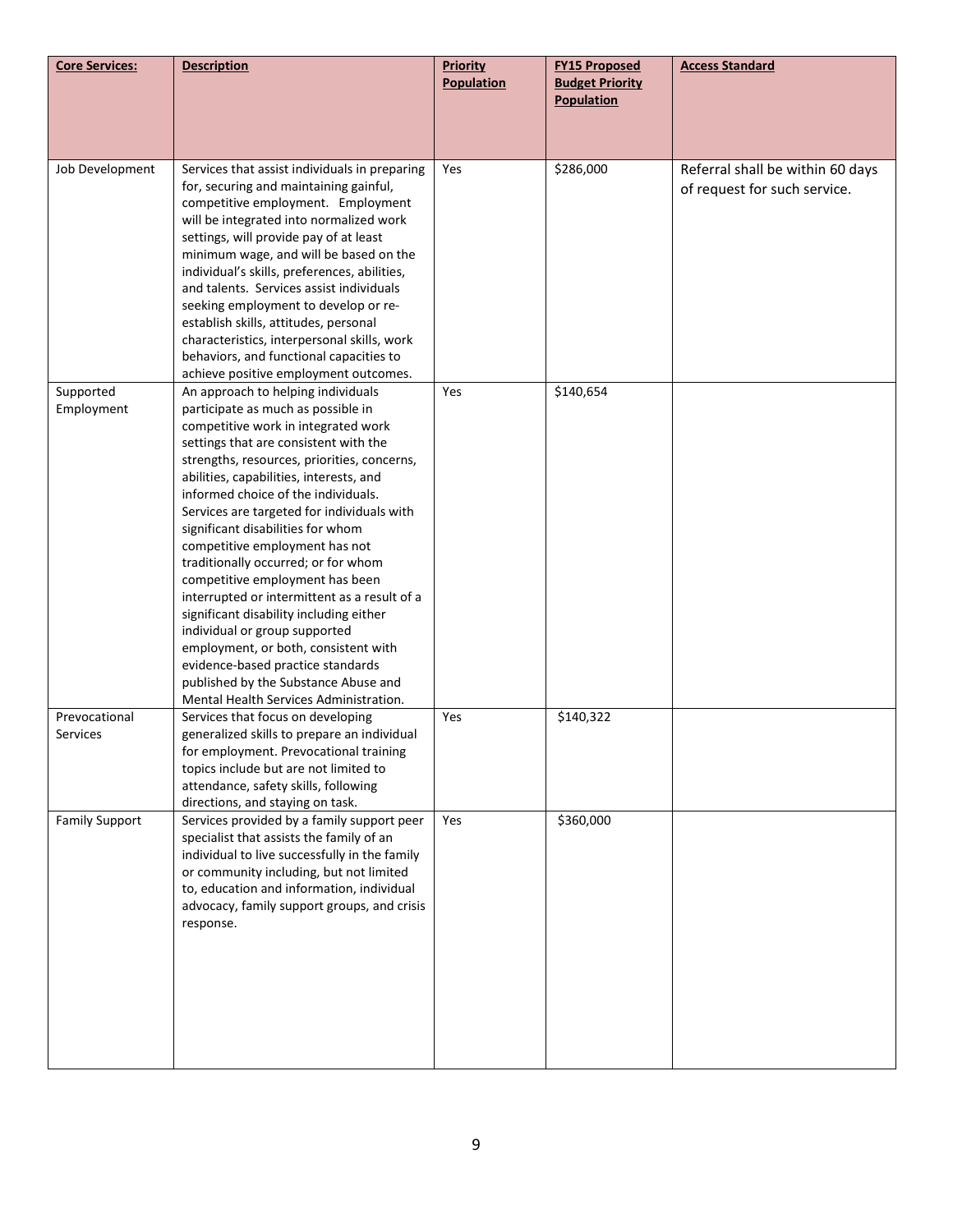| <b>Core Services:</b>   | <b>Description</b>                                                                                                                                                                                                                                                                                                                                                                                                                                                                                                                                                                                                                                                                                            | <b>Priority Population</b> | <b>FY15 Proposed</b><br><b>Budget Priority</b><br><b>Population</b> | <b>Access Standards</b>                                                                                                                                                                                                                                                                                     |
|-------------------------|---------------------------------------------------------------------------------------------------------------------------------------------------------------------------------------------------------------------------------------------------------------------------------------------------------------------------------------------------------------------------------------------------------------------------------------------------------------------------------------------------------------------------------------------------------------------------------------------------------------------------------------------------------------------------------------------------------------|----------------------------|---------------------------------------------------------------------|-------------------------------------------------------------------------------------------------------------------------------------------------------------------------------------------------------------------------------------------------------------------------------------------------------------|
| Peer Support            | A program provided by a peer<br>support specialist including but not<br>limited to education and information,<br>individual advocacy, family support<br>groups, crisis response, and respite<br>to assist individuals in achieving<br>stability in the community.                                                                                                                                                                                                                                                                                                                                                                                                                                             | Yes                        | \$360,000                                                           | Individuals receiving<br>recovery services shall not<br>have to travel more than 30<br>miles if residing in urban<br>area or 45 miles if residing<br>in rural area.                                                                                                                                         |
| Case Management         | A service provided by a case manager<br>who assists individuals in gaining<br>access to medical, social,<br>educational, and other services<br>through assessment, development of<br>a care plan, referral, monitor and<br>follow-up using a strengths-based<br>service approach that helps<br>individuals achieve specific desired<br>outcomes.                                                                                                                                                                                                                                                                                                                                                              | Yes                        | \$419,863                                                           |                                                                                                                                                                                                                                                                                                             |
| <b>Health Homes</b>     | A service model that facilitates<br>access to an interdisciplinary array of<br>medical care, behavioral health care,<br>and community-based social services<br>and supports for both children and<br>adults with chronic conditions.<br>Services may include comprehensive<br>care management; care coordination<br>and health promotion;<br>comprehensive transitional care from<br>inpatient to other settings, including<br>appropriate follow-up; individual and<br>family support, which includes<br>authorized representatives; referral<br>to community and social support<br>services, if relevant; and the use of<br>health information technology to link<br>services, as feasible and appropriate. | Yes                        | \$10,000                                                            |                                                                                                                                                                                                                                                                                                             |
| Service<br>Coordination | Activities designed to help individuals<br>and families identify service needs<br>and coordinate service delivery.                                                                                                                                                                                                                                                                                                                                                                                                                                                                                                                                                                                            | Yes                        | \$367,115                                                           | Individuals shall not have to<br>travel more than 30 miles if<br>residing in an urban area or<br>45 miles if residing in a rural<br>area. Individuals shall<br>receive service coordination<br>within 10 days of initial<br>request for services or from<br>being discharged from an<br>inpatient facility. |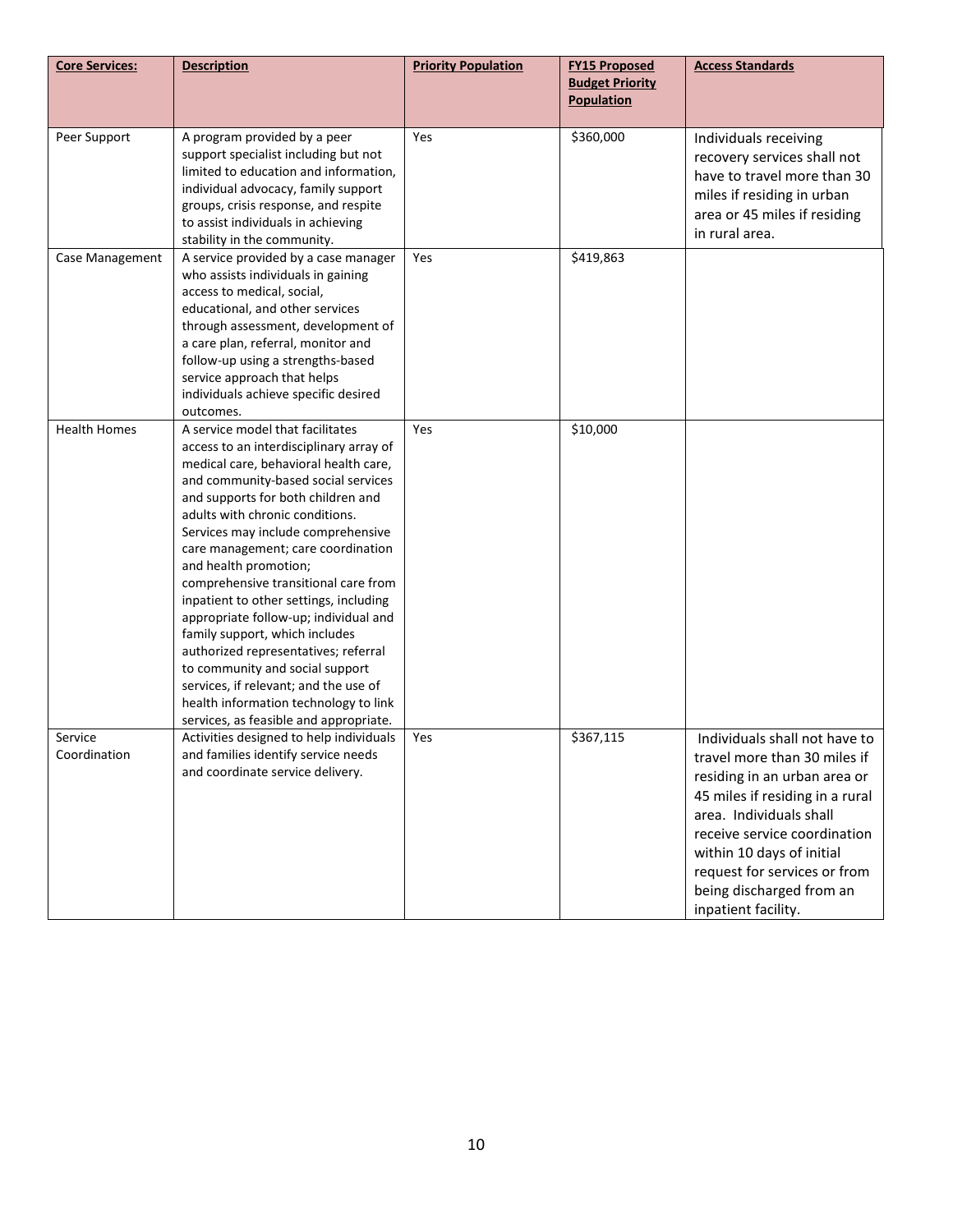| <b>Mandated Service:</b>                                                                                                                        | <b>Description</b>                                                                                                                                                                                                                                                                                                                                                                      | <b>Priority Population</b> | <b>FY15 Proposed</b>                                                | <b>Access Standards</b>                                                                                            |
|-------------------------------------------------------------------------------------------------------------------------------------------------|-----------------------------------------------------------------------------------------------------------------------------------------------------------------------------------------------------------------------------------------------------------------------------------------------------------------------------------------------------------------------------------------|----------------------------|---------------------------------------------------------------------|--------------------------------------------------------------------------------------------------------------------|
|                                                                                                                                                 |                                                                                                                                                                                                                                                                                                                                                                                         |                            | <b>Budget Priority</b><br><b>Population</b>                         |                                                                                                                    |
|                                                                                                                                                 |                                                                                                                                                                                                                                                                                                                                                                                         |                            |                                                                     |                                                                                                                    |
| Commitment<br><b>Related Services</b><br>(Evaluations,<br>Sheriff,<br>Transportation,<br>Legal<br>Representation,<br>Mental Health<br>Advocate) | Court ordered services related to<br>mental health commitments per<br>Iowa Code Chapter 229.                                                                                                                                                                                                                                                                                            | Yes                        | \$285,448                                                           |                                                                                                                    |
| <b>Additional Core</b><br><b>Services:</b>                                                                                                      | <b>Description</b>                                                                                                                                                                                                                                                                                                                                                                      | <b>Priority Population</b> | <b>FY15 Proposed</b><br><b>Budget Priority</b><br><b>Population</b> | <b>Access Standards</b>                                                                                            |
| Prescription<br><b>Medications</b>                                                                                                              | Prescription psychiatric medications<br>and associated lab work for persons<br>having a mental health diagnosis.                                                                                                                                                                                                                                                                        | Yes                        | \$325,000                                                           | All other means of<br>payment must be<br>considered first. Will<br>pay for 60 days until<br>insurance is approved. |
| Community<br><b>Support Programs</b>                                                                                                            | Comprehensive programs to meet<br>individual treatment and support<br>needs in a community setting. These<br>services are designed to assist<br>individuals in achieving or<br>maintaining their highest level of<br>functioning in the community. The<br>goal is for consumers to develop<br>adequate natural support systems in<br>which to achieve their desired quality<br>of life. | Yes                        | \$425,412                                                           |                                                                                                                    |
| Transportation                                                                                                                                  | Transportation to day habilitation<br>and vocational programs, supported<br>employment jobs and psychiatric<br>services/appointments.                                                                                                                                                                                                                                                   | Yes                        | \$163,267                                                           |                                                                                                                    |
| Crisis Telephone<br>Hotline                                                                                                                     | Program that operates a crisis hotline<br>to relieve distress in pre-crisis and<br>crisis situations, reduce the risk of<br>escalation, arrange for emergency<br>on-site responses, and refer callers to<br>appropriate services.                                                                                                                                                       | Yes                        | \$224,800                                                           |                                                                                                                    |
| Public Guardian/<br>Conservator                                                                                                                 | Services provided as required by the<br>court system to handle the personal<br>business of an individual.                                                                                                                                                                                                                                                                               | Yes                        | \$37,934                                                            |                                                                                                                    |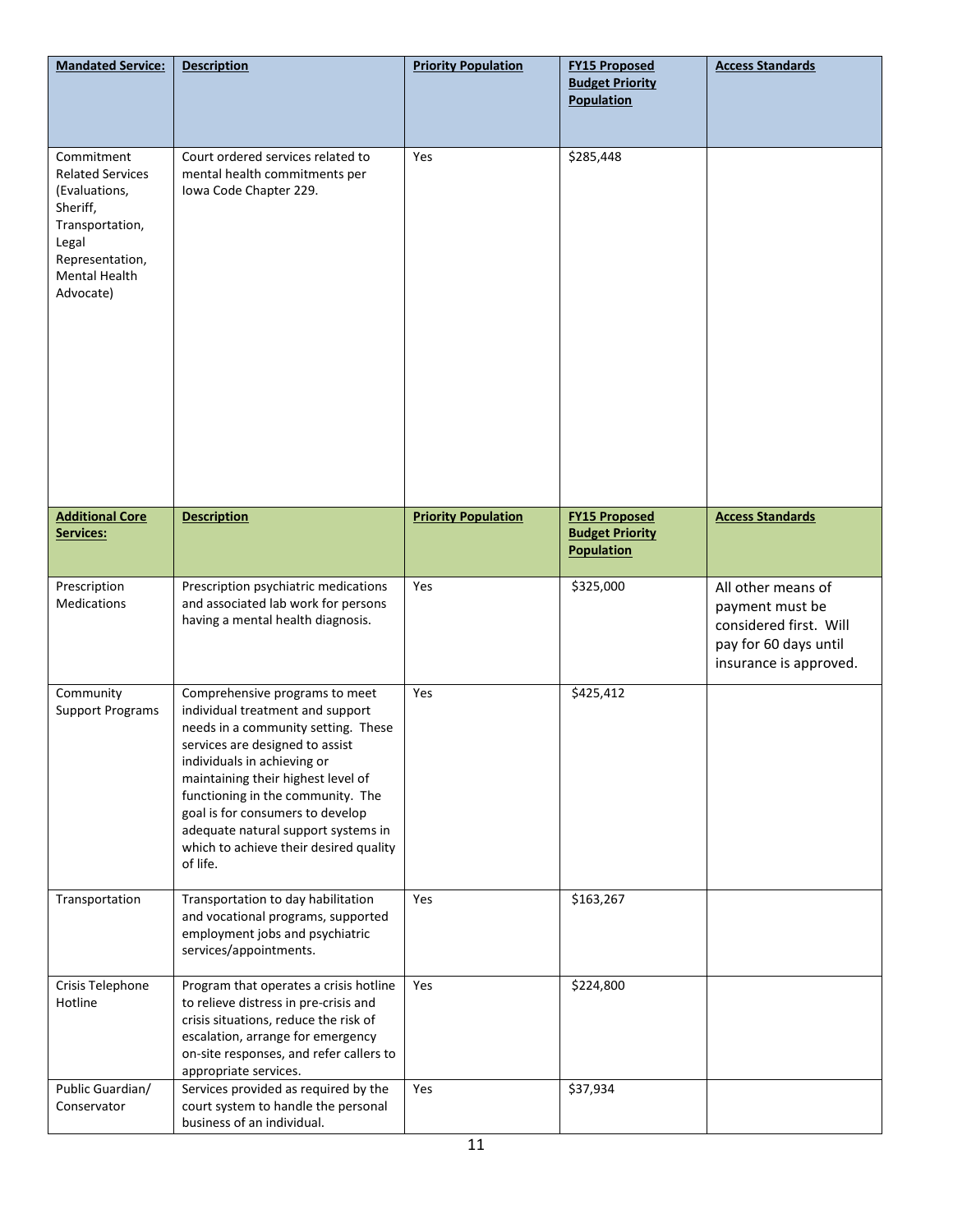| Representative<br>Protective Payee                           | Services provided to manage an<br>individual's disability benefits.                                                                   | Yes                        | \$95,600                                                     |                         |
|--------------------------------------------------------------|---------------------------------------------------------------------------------------------------------------------------------------|----------------------------|--------------------------------------------------------------|-------------------------|
| Sheltered<br>Workshop                                        | Services designed to lead to<br>competitive employment.                                                                               | Yes                        | \$1,468,205                                                  |                         |
| <b>Residential Care</b><br>Facilities (RCF) and<br>(RCF/PMI) | Licensed community facilities<br>providing care and treatment with<br>the intent to move to a less<br>restrictive living environment. | Yes                        | \$3,396,714                                                  |                         |
| <b>Administrative</b><br>Services:                           | <b>Description</b>                                                                                                                    | <b>Priority Population</b> | <b>FY15 Proposed</b><br><b>Budget Priority</b><br>Population | <b>Access Standards</b> |
| Information and<br><b>Referral Services</b>                  | Service that informs individuals of<br>available services and programs                                                                | Yes                        | Included in<br>Administrative<br><b>Budget amounts</b>       |                         |
| Consultation                                                 | Activities related to planning,<br>developing, or implementing<br>programs or services.                                               | Yes                        | Included in<br>Administrative Budget<br>amounts              |                         |
| <b>Public Education</b><br><b>Services</b>                   | To educate the public about the<br>realities of mental health and mental<br>illness and services available.                           | Yes                        | \$490                                                        |                         |
| Administration                                               | Activities necessary to manage the<br>service system.                                                                                 | Yes                        | \$704,895                                                    |                         |

#### **Grand Total Expenditures: \$15,669,335**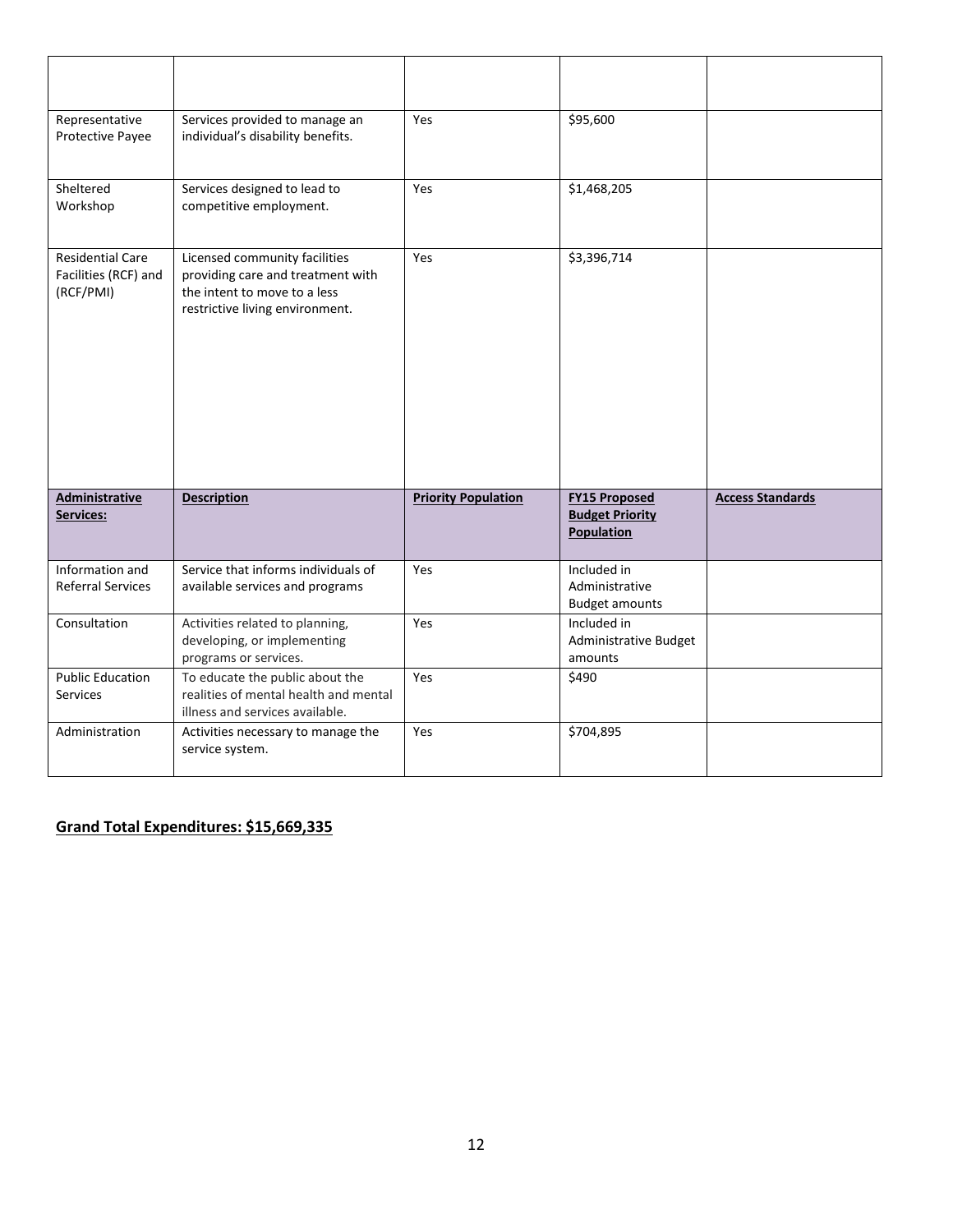#### **Revenues**

| <b>Types of Revenue</b>                      | <b>CEDAR</b> | <b>CLINTON</b> | <b>JACKSON</b> | <b>MUSCATINE</b> | <b>SCOTT</b> |
|----------------------------------------------|--------------|----------------|----------------|------------------|--------------|
| Levy                                         | \$870,708    | \$2,345,659    | \$787,145      | \$2,034,319      | \$3,308,032  |
| <b>Equalization Funds</b>                    | \$0.00       | \$0.00         | \$144,838      | \$0.00           | \$4,592,220  |
| <b>SPP Funds</b>                             | \$45,843     | \$300,000      | \$60,848       | \$249,881        | \$839,343    |
| <b>Misc</b>                                  | \$200,000    | \$25,000       | \$0.00         | \$184,522        | \$103,240    |
| <b>Revenue</b><br><b>Totals:</b>             | \$1,116,551  | \$2,670,659    | \$992,831      | \$2,468,722      | \$8,842,835  |
|                                              |              |                |                |                  |              |
| <b>Use of County</b><br><b>Fund Balance:</b> | \$0.00       | \$172,000      | \$10,000       | \$0.00           | \$0.00       |
| <b>Total</b><br><b>Resources:</b>            | \$1,116,551  | \$2,842,659    | \$1,002,831    | \$2,468,722      | \$8,842,835  |

**Grand Total Revenue: \$16,273,598**

#### <span id="page-12-0"></span>**D. Financial Forecasting Measures**

<span id="page-12-1"></span>Historical service utilization is the starting point for all financial projections. Throughout the year, the CEO/Management Team and the Regional Advisory Committee will identify unmet needs and areas for service development, which will be incorporated into subsequent strategic plans and budgets. Strategic plan priorities will be identified throughout FY15 with the input from the Regional Advisory Committee and the Governing Board. The Region is exploring a continuum of crisis stabilization services. The costs projected are unknown at this time.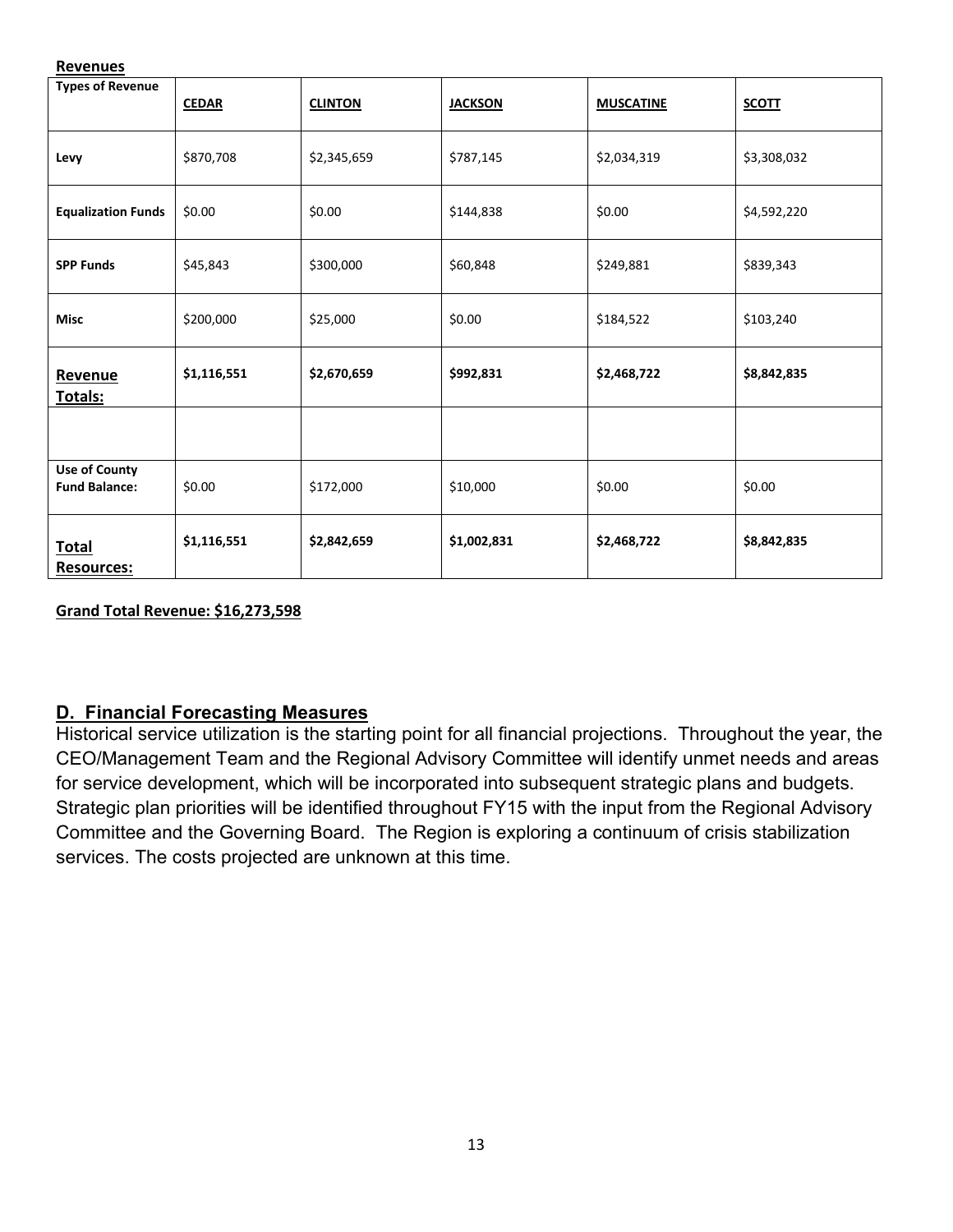#### **E. Provider Reimbursement Provisions**

The Region may contract with MH/DS providers whose base of operation is in the region or they may use a rate agreement. The Region may also honor contracts/rate agreements with other regions and may also develop contracts/rate agreements with providers not based in the region. A contract/rate agreement may not be required for a one-time or "as needed" service.

The Region will use a "fee for service" reimbursement methodology for all of its services with the exception of Crisis Stabilization. As this service is developed, the Region may provide funding through a capacity grant (block grant) mechanism to ensure the program is available and operational 24/7.

The Region's service contracts/rate agreements require providers meet all applicable licensure, accreditation or certification standards. Successful attainment of positive outcomes, individual and family satisfaction, and cost effectiveness measures are the most important factors in continued network participation.

| <b>Provider Name</b>                   | <b>Address</b>           | <b>City</b>  | <b>State</b> | $\mathbf{Zip}$<br>code | <b>Services Provided</b>                                                                                                                             |  |  |
|----------------------------------------|--------------------------|--------------|--------------|------------------------|------------------------------------------------------------------------------------------------------------------------------------------------------|--|--|
| A Plus Home Health Care                | 890 43rd Ave.            | Moline       | IL.          | 61265                  | Home Health Aide                                                                                                                                     |  |  |
| Abbe Center for CMH                    | 520 11th St. NW          | Cedar Rapids | IA           | 52405                  | <b>Outpatient Therapy</b><br>Medication<br>Management                                                                                                |  |  |
| ARC of Southeast Iowa                  | 2620 Muscatine Ave.      | Iowa City    | IA           | 52240                  | Residential<br>Supported Employment                                                                                                                  |  |  |
| <b>Bear Creek Therapy</b>              | 229 S. Main St., Suite 1 | Maquoketa    | IA           | 52060                  | <b>Outpatient Therapy</b>                                                                                                                            |  |  |
| <b>Bridgeview CMHC</b>                 | 638 S. Bluff Blvd.       | Clinton      | IA           | 52732                  | <b>Outpatient Therapy</b><br>Medication<br>Management<br><b>Community Support</b><br><b>Integrated Health</b><br>Home<br><b>Crisis Stabilization</b> |  |  |
| Candlelight Services LLC               | 3901 Marquette St.       | Davenport    | IA           | 52806                  | Transportation                                                                                                                                       |  |  |
| <b>Cedar County Case Management</b>    | 400 Cedar St.            | Tipton       | IA           | 52772                  | <b>Targeted Case</b><br>Management                                                                                                                   |  |  |
| <b>Cedar County Community Services</b> | 400 Cedar St.            | Tipton<br>IA |              | 52772                  | Service Coordination<br>Outreach                                                                                                                     |  |  |
| <b>Provider Name</b>                   | <b>Address</b>           | <b>City</b>  | <b>State</b> | $\mathbf{Zip}$<br>code | <b>Services Provided</b>                                                                                                                             |  |  |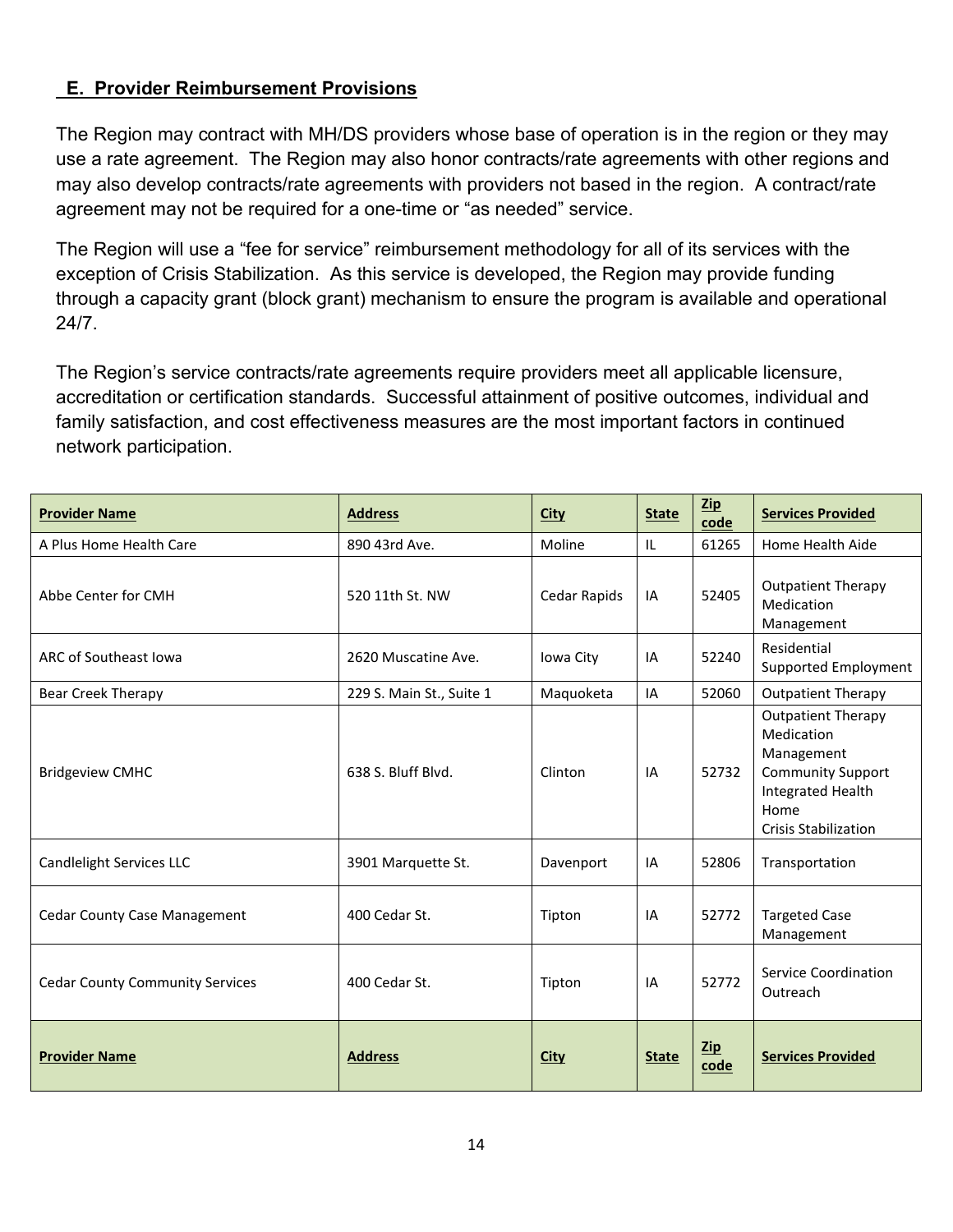| Crossroads/Cedar Employment Opportunities              | 401 W. 9th St.                            | Tipton            | IA           | 52772                  | Vocational                                                                         |  |  |
|--------------------------------------------------------|-------------------------------------------|-------------------|--------------|------------------------|------------------------------------------------------------------------------------|--|--|
| <b>Clinton County Case Management</b>                  | PO Box 2957                               | Clinton           | IA           |                        | <b>Targeted Case</b><br>Management                                                 |  |  |
| <b>Clinton County Community Supports</b>               | PO Box 2957                               | Clinton           | IA           | 52732                  | Service Coordination<br>Guardianship<br>Outreach                                   |  |  |
| <b>Clinton MTA</b>                                     | 1320 S. 2nd St.                           | Clinton           | IA           | 52732                  | Transportation                                                                     |  |  |
| <b>CMHC of Mid-Eastern Iowa</b>                        | 505 E. College St.                        | Iowa City         | IA           | 52240                  | <b>Outpatient Therapy</b><br>Medication<br>Management<br>Integrated Health<br>Home |  |  |
| <b>Community Health Care</b>                           | 500 W. River Dr.                          | Davenport         | IA           | 52801                  | <b>Health Home</b><br>Medication                                                   |  |  |
| Compassion Counseling Inc.                             | 2435 Kimberly Rd., Suite<br>145           | <b>Bettendorf</b> | IA           | 52722                  | <b>Outpatient Therapy</b><br>Medication<br>Management                              |  |  |
| Compassion Counseling Inc.                             | 3500 Oakview Dr. Ste. C                   | Muscatine         | IA           | 52761                  | <b>Outpatient Therapy</b><br>Medication<br>Management                              |  |  |
| <b>Consumer Designed Services</b>                      | 124 E. 2nd St.                            | Muscatine         | IA           | 52761                  | Residential                                                                        |  |  |
| <b>Cornerstone Wellness</b>                            | 1523 S. Bluff Blvd.                       | Clinton<br>IA     |              | 52732                  | <b>Outpatient Therapy</b><br>Medication<br>Management                              |  |  |
| Counseling for Healing Center                          | 52060<br>22834 Hwy. 64<br>Maquoketa<br>IA |                   |              |                        | <b>Outpatient Therapy</b>                                                          |  |  |
| Crossroads Inc.                                        | 1424 Houser St.                           | Muscatine         | IA           | 52761                  | Vocational<br>Residential                                                          |  |  |
| DAC, Inc.                                              | 1710 E. Maple St.                         | Maquoketa         | IA           | 52060                  | Vocational<br>Residential<br>Representative Payee                                  |  |  |
| Delaware/Dubuque/Jackson Regional Transit<br>Authority | 7600 Commerce St.                         | Dubuque           | IA           | 52002                  | Transportation                                                                     |  |  |
| <b>DHS Targeted Case Management</b>                    | 3817 W. Locust St.                        | Davenport         | IA           | 52804                  | Case Management                                                                    |  |  |
| Family Counseling and Psychology Center                | 2485 Tech Drive                           | Bettendorf        | IA           | 52722                  | <b>Outpatient Therapy</b>                                                          |  |  |
| Family Foundations of Iowa                             | 2435 Kimberly Road Suite<br>155           | Bettendorf        | IA           | 52722                  | <b>Outpatient Therapy</b>                                                          |  |  |
| <b>Provider Name</b>                                   | <b>Address</b>                            | <b>City</b>       | <b>State</b> | $\mathbf{Zip}$<br>code | <b>Services Provided</b>                                                           |  |  |
| <b>Family Resources</b>                                | 2800 Eastern Ave.                         | Davenport         | IA           | 52803                  | <b>Outpatient Therapy</b><br><b>Integrated Health</b>                              |  |  |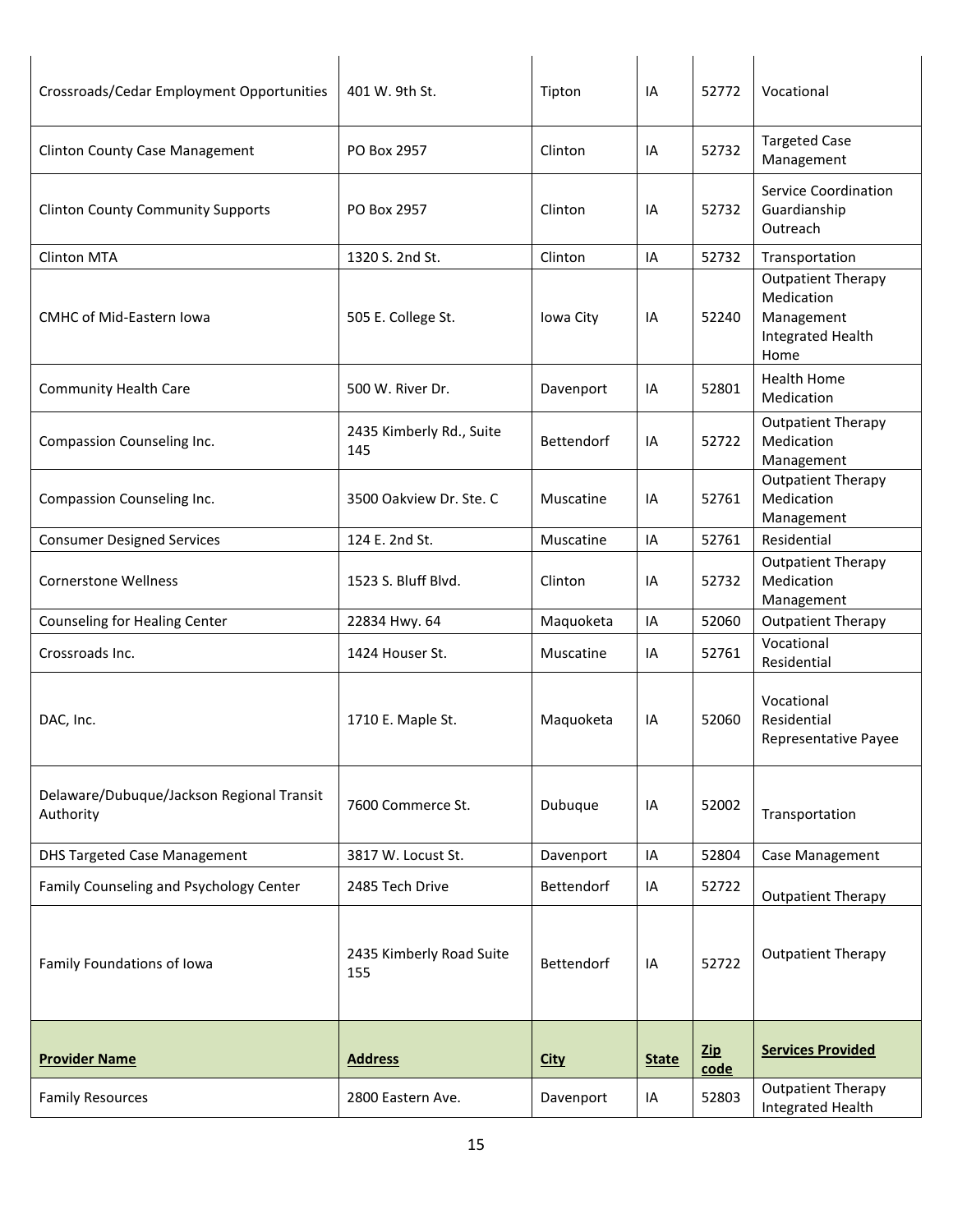|                                           |                                |               |              |                        | Home                                                                                                                     |  |
|-------------------------------------------|--------------------------------|---------------|--------------|------------------------|--------------------------------------------------------------------------------------------------------------------------|--|
| <b>Family Resources</b>                   | 119 Sycamore St.               | Muscatine     | IA           | 52761                  | <b>Outpatient Therapy</b><br>Medication<br>Management<br>Integrated Health<br>Home                                       |  |
| First Med Pharmacy                        | 1227 E. Rusholme St.           | Davenport     | IA           | 52803                  | <b>Medications</b>                                                                                                       |  |
| <b>Genesis Medical Center</b>             | 1401 W. Central Park Ave.      | Davenport     | IA           | 52804                  | <b>Emergency Room</b><br>Inpatient<br><b>Crisis Stabilization</b><br>Referral                                            |  |
| <b>Genesis Psychology Associates</b>      | 4455 E. 56 <sup>th</sup> St.   | Davenport     | IA           | 52807                  | <b>Outpatient Therapy</b><br>Medication<br>Management                                                                    |  |
| Globetrotters Transportation/Virgie White | 1430 W. 8th St.                | Davenport     | IA           | 52802                  | Transportation                                                                                                           |  |
| Goodwill of Northeast Iowa                | 2121 Holiday Dr.               | Dubuque       | IA           | 52002                  | Vocational                                                                                                               |  |
| Goodwill of the Heartland                 | 1410 S. 1st Ave.               | Iowa City     | IA           | 52240                  | Vocational                                                                                                               |  |
| Handicapped Development Center            | 3402 Hickory Grove Rd.         | Davenport     | IA           | 52806                  | Residential<br>Vocational<br>Respite                                                                                     |  |
| <b>Hillcrest Mental Health Center</b>     | 117 S. Olive St.               | Maquoketa     | IA           | 52060                  | <b>Outpatient Therapy</b><br>Medication<br>Management<br><b>Integrated Home</b><br>Health<br><b>Crisis Stabilization</b> |  |
| HyVee Drugstore                           | 510 E. 6 <sup>th</sup> St.     | Muscatine     | IA           | 52761                  | Medication                                                                                                               |  |
| HyVee Grocery                             | 2600 2 <sup>nd</sup> Ave.      | Muscatine     | IA           | 52761                  | Medication                                                                                                               |  |
| Jackson County Case Management            | 201 W. Platt St.               | Maquoketa     | IA           | 52060                  | <b>Targeted Case</b><br>Management                                                                                       |  |
| Jackson County Mental Health Dept.        | 201 W. Platt St.               | Maquoketa     | IA           | 52060                  | Service Coordination<br>Outreach                                                                                         |  |
| Jackson County Regional Health Center     | 700 W. Grove St.               | Maquoketa     | IA           | 52060                  | <b>Emergency Room</b><br><b>Crisis Stabilization</b><br>Referral                                                         |  |
| Liberty Counseling                        | 1912 Middle Rd., Suite<br>300B | Bettendorf    | IA           | 52722                  | <b>Outpatient Therapy</b>                                                                                                |  |
| Lutheran Services in Iowa                 | 315 Iowa Ave. Ste. C           | Muscatine     | IA           | 52761                  | Residential<br><b>Outpatient Therapy</b><br><b>Community Support</b>                                                     |  |
| Lutheran Services in Iowa                 | 315 5 <sup>th</sup> Ave. South | Clinton<br>IA |              | 52732                  | <b>Crisis Stabilization</b>                                                                                              |  |
| <b>Provider Name</b>                      | <b>Address</b>                 | <b>City</b>   | <b>State</b> | $\mathbf{Zip}$<br>code | <b>Services Provided</b>                                                                                                 |  |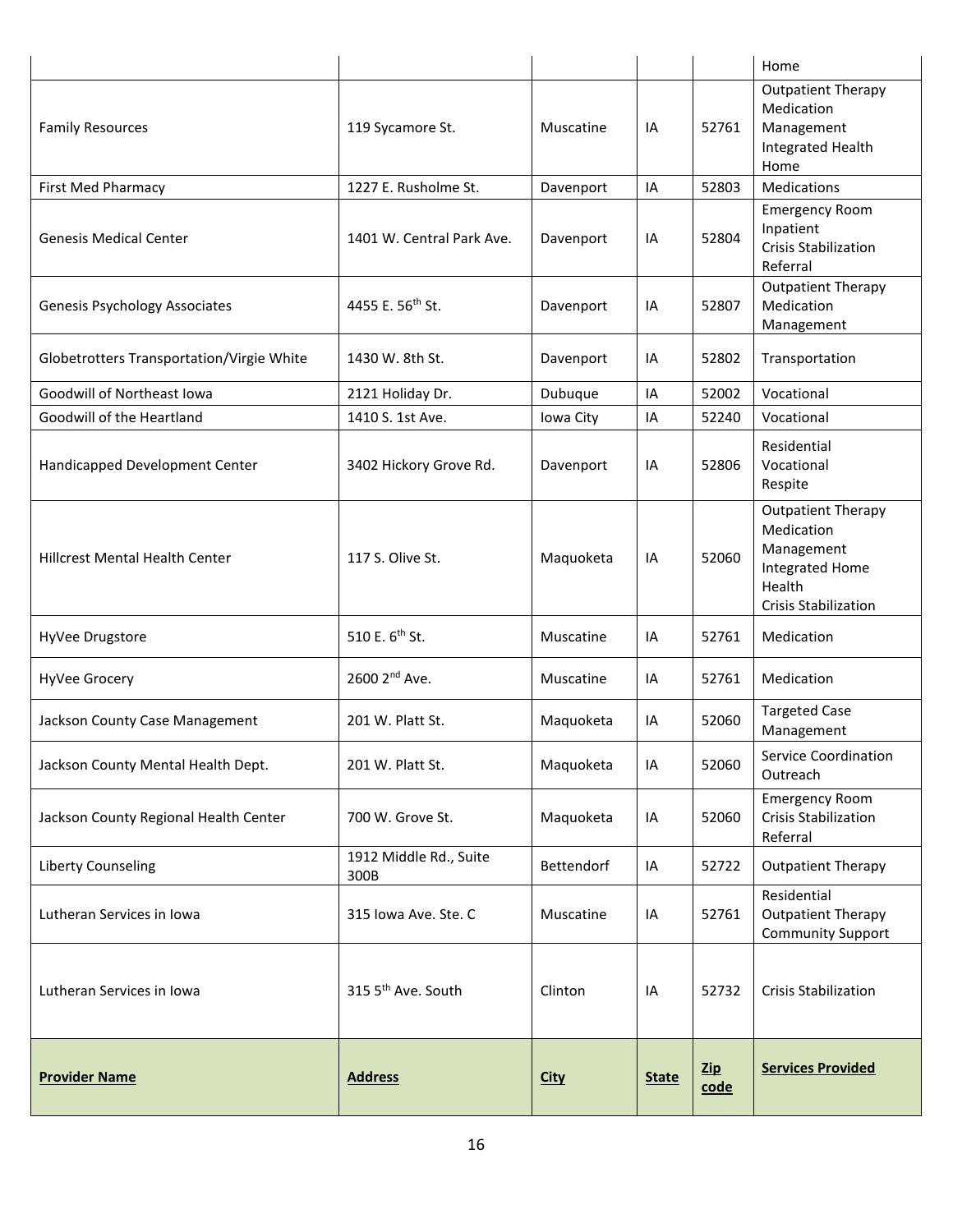| Mercy Medical Center-Clinton           | 1410 N. 4 <sup>th</sup> St.          | Clinton         | IA           | 52732                  | Inpatient<br>Crisis Stabilization<br><b>Emergency Room</b><br>Referral                              |  |  |  |
|----------------------------------------|--------------------------------------|-----------------|--------------|------------------------|-----------------------------------------------------------------------------------------------------|--|--|--|
| Midwest Building Services Inc.         | 2720 Ripley St.                      | Davenport       | IA           | 52803                  | Home and Vehicle<br>Modification                                                                    |  |  |  |
| <b>Muscatine Community Services</b>    | 315 Iowa Ave.                        | Muscatine       | IA           | 52761                  | Service Coordination<br>Case Management<br>Guardian/Conservator<br>Outreach<br>Representative Payee |  |  |  |
| <b>Muscatine City Transit</b>          | 1459 Washington St.                  | Muscatine       | IA           | 52761                  | Transportation                                                                                      |  |  |  |
| New Dawn Counseling                    | 2821 Highway 22                      | Muscatine       | IA           | 52761                  | <b>Outpatient Therapy</b>                                                                           |  |  |  |
| New Choices Inc.                       | 2501 18 <sup>th</sup> St., Suite 201 | Bettendorf      | IA           | 52722                  | Residential<br>Home Health                                                                          |  |  |  |
| New Choices Inc.                       | 2213 Grand Ave.                      | Muscatine<br>IA |              | 52761                  | Residential<br>Home Health                                                                          |  |  |  |
| New Choices Inc.                       | 2320 N. 2nd St.                      | Clinton         | 52732<br>IA  |                        | Residential<br>Home Health                                                                          |  |  |  |
| <b>Optimae Life Services</b>           | 3500 Harmony Ct.                     | Muscatine<br>IA |              | 52761                  | <b>Outpatient Therapy</b><br>Representative Payee<br>Residential<br>Home Health                     |  |  |  |
| Pathways Living Center Inc.            | P.O. Box 1896                        | Clinton<br>IA   |              | 52732                  | Outpatient Therapy<br>Residential                                                                   |  |  |  |
| <b>REM</b>                             | 616 1st Ave. N.                      | Mt. Vernon      | IA           | 52314                  | Residential                                                                                         |  |  |  |
| <b>River Bend Transit</b>              | 7440 Vine Street Court               | Davenport       | IA           | 52806                  | Transportation                                                                                      |  |  |  |
| <b>Scott County Community Services</b> | 600 W. 4 <sup>th</sup> St.           | Davenport<br>IA |              | 52801                  | Service Coordination<br>Outreach<br>Guardian/Conservator<br>Representative Payee                    |  |  |  |
| <b>Provider Name</b>                   | <b>Address</b>                       | <b>City</b>     | <b>State</b> | $\mathbf{Zip}$<br>code | <b>Services Provided</b>                                                                            |  |  |  |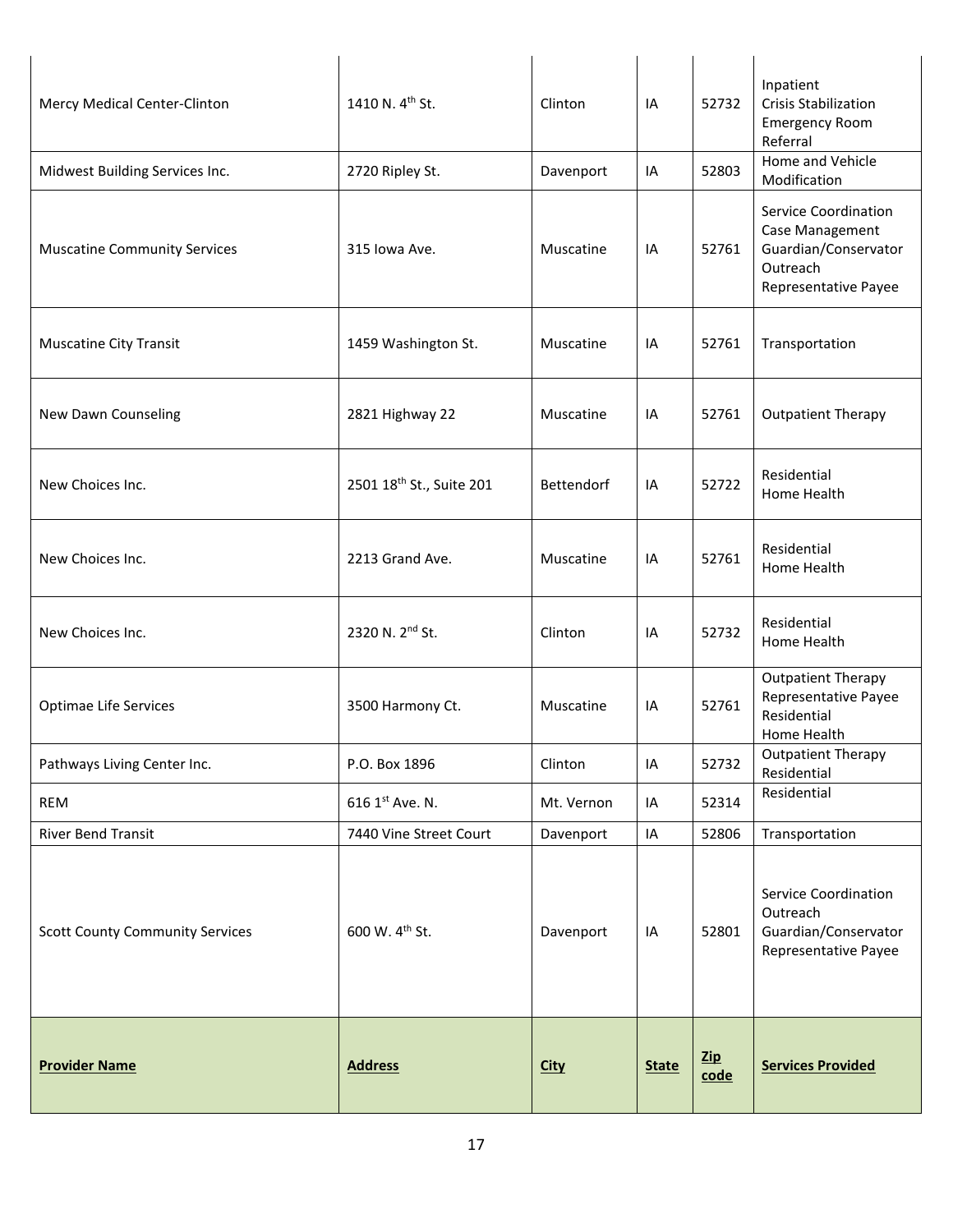| Skyline Center                                                  | 2600 N. 4th St.            | Clinton     | IA           | 52732 | Residential<br>Vocational<br>Home Health                                                                                                                                     |
|-----------------------------------------------------------------|----------------------------|-------------|--------------|-------|------------------------------------------------------------------------------------------------------------------------------------------------------------------------------|
| <b>Systems Unlimited</b>                                        | 114 W. 5 <sup>th</sup> St. | Tipton      | IA           | 52772 | Residential<br>Vocational                                                                                                                                                    |
| Unity Point Clinic                                              | 1518 Mulberry Ave.         | Muscatine   | IA           | 52761 | <b>Emergency Room</b><br><b>Crisis Stabilization</b><br>Referral<br><b>Outpatient Therapy</b><br>Medication<br>Management<br>Home Health                                     |
| Unity Point Trinity Hospital                                    | 4600 3rd St.               | Rock Island | $\mathsf{I}$ | 61265 | <b>Emergency Room</b><br><b>Crisis Stabilization</b><br>Referral<br>Inpatient                                                                                                |
| Trinity/Unity Point Robert Young Mental<br><b>Health Center</b> | 4600 3rd St.               | Rock Island | $\mathbf{H}$ | 61265 | <b>Outpatient Therapy</b><br>Medication<br>Management<br>Integrated Health<br>Home<br><b>Crisis Stabilization</b>                                                            |
| Vera French Community Mental Health<br>Center                   | 1441 W. Central Park Ave.  | Davenport   | IA           | 52804 | <b>Outpatient Therapy</b><br>Medication<br>Management<br>Outreach<br>Residential<br><b>Community Support</b><br>Program<br>Integrated Health<br>Home<br>Crisis Stabilization |
| <b>Wagner Pharmacy</b>                                          | 220 5th Ave. S.            | Clinton     | IA           | 52732 | Medication                                                                                                                                                                   |
| <b>Wester Drug</b>                                              | 315 E. 2 <sup>nd</sup> St. | Muscatine   | IA           | 52761 | Medication                                                                                                                                                                   |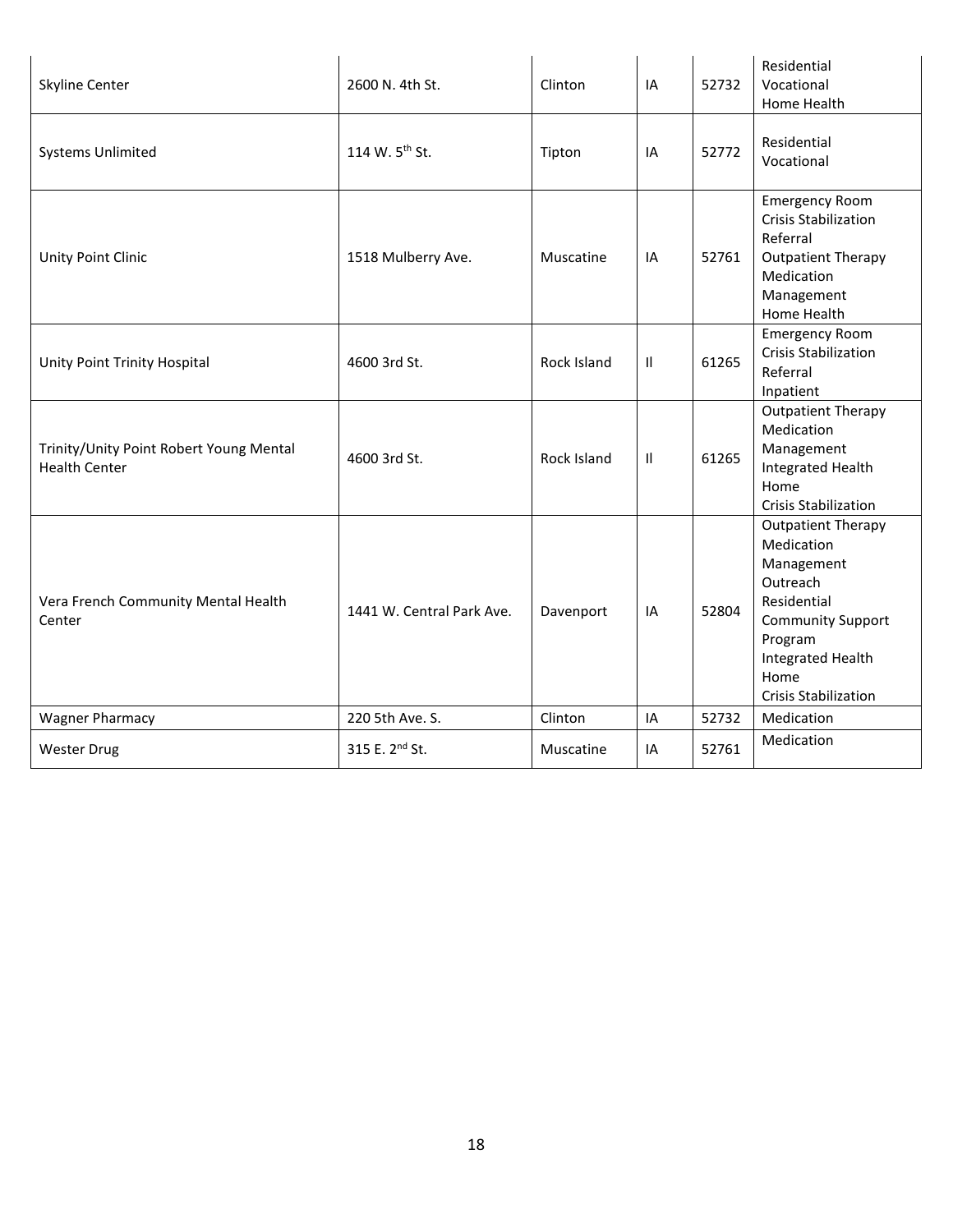# **Poverty Guidelines**

Annual Revision Effective January 22, 2014

| # in HH        | 50%             |          | 75%       | 100%            | <b>ANNUAL</b><br>125% | 130%            | 150%            | 175%            | 200%            | 300%       |
|----------------|-----------------|----------|-----------|-----------------|-----------------------|-----------------|-----------------|-----------------|-----------------|------------|
|                | \$<br>5,835.00  | \$       | 8,752.50  | \$<br>11,670.00 | \$<br>14,587.50       | \$<br>15,171.00 | \$<br>17,505.00 | \$<br>20,422.50 | \$<br>23,340.00 | 35,010.00  |
| $\overline{2}$ | \$<br>7,865.00  | \$       | 11,797.50 | \$<br>15,730.00 | \$<br>19,662.50       | \$<br>20,449.00 | \$<br>23,595.00 | \$<br>27,527.50 | \$<br>31,460.00 | 47,190.00  |
| 3              | \$<br>9,895.00  | \$       | 14,842.50 | \$<br>19,790.00 | \$<br>24,737.50       | \$<br>25,727.00 | \$<br>29,685.00 | \$<br>34,632.50 | \$<br>39,580.00 | 59,370.00  |
| 4              | \$<br>11,925.00 | \$       | 17,887.50 | \$<br>23,850.00 | \$<br>29,812.50       | \$<br>31,005.00 | \$<br>35,775.00 | \$<br>41,737.50 | \$<br>47,700.00 | 71,550.00  |
| 5              | \$<br>13,955.00 | \$       | 20,932.50 | \$<br>27,910.00 | \$<br>34,887.50       | \$<br>36,283.00 | \$<br>41,865.00 | \$<br>48,842.50 | \$<br>55,820.00 | 83,730.00  |
| 6              | \$<br>15,985.00 | \$       | 23,977.50 | \$<br>31,970.00 | \$<br>39,962.50       | \$<br>41,561.00 | \$<br>47,955.00 | \$<br>55,947.50 | \$<br>63,940.00 | 95,910.00  |
| $\overline{7}$ | \$<br>18,015.00 | \$       | 27,022.50 | \$<br>36,030.00 | \$<br>45,037.50       | \$<br>46,839.00 | \$<br>54,045.00 | \$<br>63,052.50 | \$<br>72,060.00 | 108,090.00 |
| 8              | \$<br>20,045.00 | \$<br>\$ | 30,067.50 | \$<br>40,090.00 | \$<br>50,112.50       | \$<br>52,117.00 | \$<br>60,135.00 | \$<br>70,157.50 | \$<br>80,180.00 | 120,270.00 |
| Add:           | \$<br>2,030.00  | \$       | 3,045.00  | \$<br>4,060.00  | \$<br>5,075.00        | \$<br>5,278.00  | \$<br>6,090.00  | \$<br>7,105.00  | \$<br>8,120.00  | 12,180.00  |